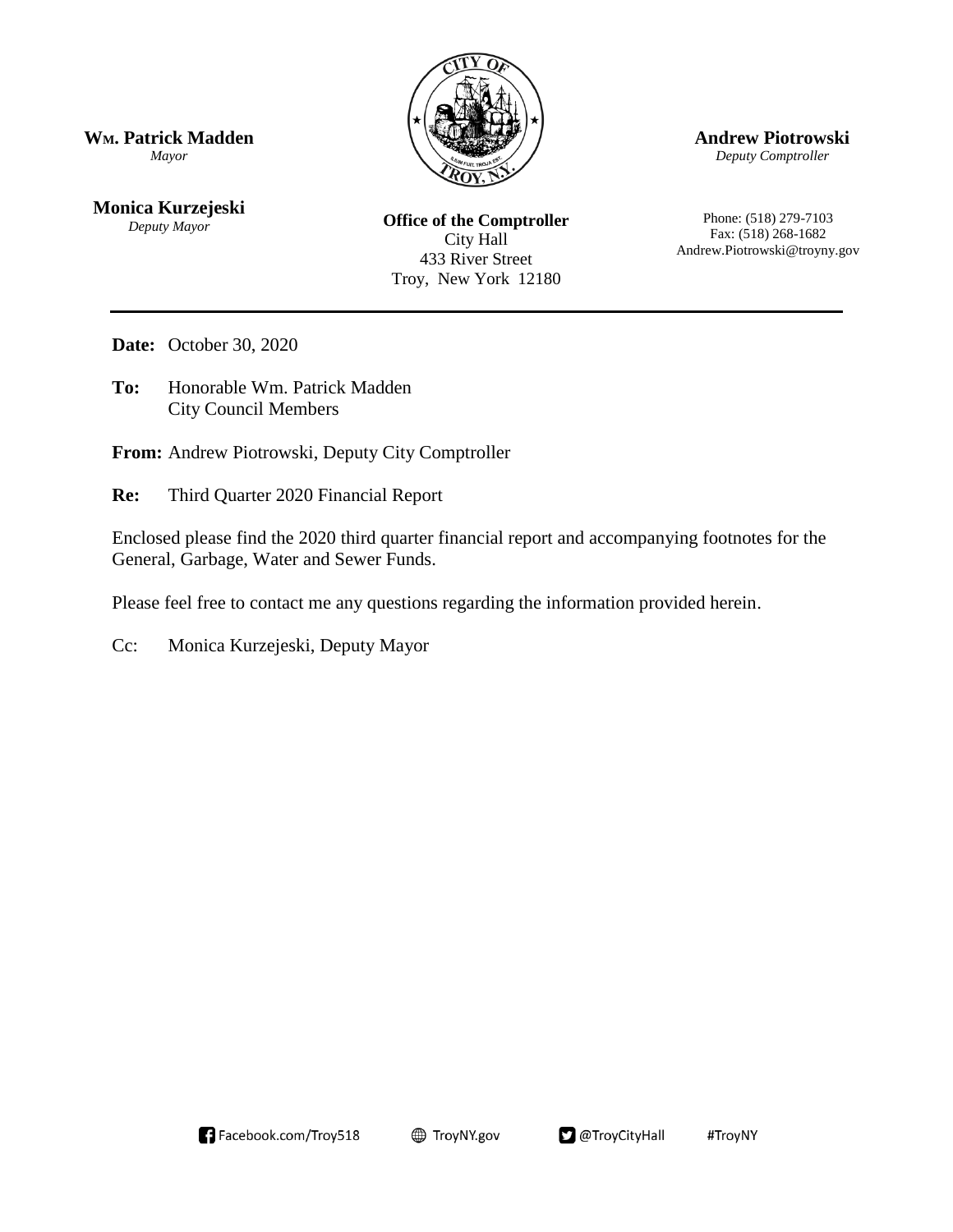### **City of Troy, New York 2020 Third Quarter Report General Fund Revenues**

| Revenue                                      | 09/30/2020 | 09/30/2019 | \$ Change     | % Change  | 2020 Actual | 2020 Budget | \$ Diff        | % Achieved | Footnote       |
|----------------------------------------------|------------|------------|---------------|-----------|-------------|-------------|----------------|------------|----------------|
| <b>Real Property Taxes</b>                   | 24,719,236 | 23,337,429 | ,381,807      | 5.92%     | 24,719,236  | 25,716,297  | (997,061)      | 96.12%     |                |
| <b>Local Sources</b>                         | 10,598,413 | 10,928,612 | (330, 199)    | $-3.02%$  | 10,598,413  | 19,302,500  | (8,704,087)    | 54.91%     | $\overline{2}$ |
| General Government Support                   | 200,055    | 267,031    | (66, 975)     | $-25.08%$ | 200,055     | 402,700     | (202, 645)     | 49.68%     | 3              |
| <b>Public Safety</b>                         | 366,746    | 493,353    | (126, 607)    | $-25.66%$ | 366,746     | 750,000     | (383, 254)     | 48.90%     | $\mathbf{3}$   |
| Health                                       | ,366,575   | 1,171,659  | 194,916       | 16.64%    | 1,366,575   | 2,202,500   | (835,925)      | 62.05%     | 4              |
| Transportation                               | 473,560    | 686,422    | (212, 862)    | $-31.01%$ | 473,560     | 780,000     | (306, 440)     | 60.71%     | 3              |
| Recreation                                   | 553,141    | 785,907    | (232,766)     | $-29.62%$ | 553,141     | 941,000     | (387, 859)     | 58.78%     | 3              |
| <b>Intergovernmental Charges</b>             | 63,565     | 153,565    | (90,000)      | $-58.61%$ | 63,565      | 347,000     | (283, 435)     | 18.32%     |                |
| Use Of Money & Property                      | 24,956     | 50,949     | (25,993)      | $-51.02%$ | 24,956      | 86,500      | (61, 544)      | 28.85%     | 3              |
| Licenses & Permits                           | 397,965    | 667,819    | (269, 854)    | $-40.41%$ | 397,965     | 1,060,686   | (662, 721)     | 37.52%     | $\mathbf{3}$   |
| Fines & Forfeitures                          | 495,785    | ,285,064   | (789, 279)    | $-61.42%$ | 495,785     | 1,617,500   | (1, 121, 715)  | 30.65%     | $\mathbf{3}$   |
| Sale Of Property & Compensation For Loss     | 126,945    | 69,821     | 57,124        | 81.81%    | 126,945     | 50,000      | 76,945         | 253.89%    |                |
| Miscellaneous                                | ,007,014   | 979,930    | 27,084        | 2.76%     | 1,007,014   | 1,321,606   | (314, 592)     | 76.20%     |                |
| <b>Interfund Revenues</b>                    | ,895,259   | 2,014,719  | (119, 460)    | $-5.93%$  | 1,895,259   | 3,018,504   | (1, 123, 245)  | 62.79%     | 5              |
| State Aid                                    | 337,669    | 815,440    | (477, 772)    | $-58.59%$ | 337,669     | 15,139,996  | (14, 802, 327) | 2.23%      | 6              |
| Federal Aid                                  | 373,030    | 245,354    | 127,676       | 52.04%    | 373,030     | 804,588     | (431, 558)     | 46.36%     |                |
| <b>Intrafund Revenues</b>                    | 610,743    | ,098,115   | (487, 372)    | $-44.38%$ | 610,743     | 2,832,743   | (2,222,000)    | 21.56%     | 7              |
| <b>Appropriated Fund Balance</b>             | 57,388     | 110,000    | (52, 612)     | 100.00%   | 57,388      | 80,000      | (22, 612)      | 71.74%     | 8              |
| <b>Total Operating Revenues</b>              | 43,668,045 | 45,161,189 | (1, 493, 144) | $-3.31%$  | 43,668,045  | 76,454,120  | (32,786,075)   | 57.12%     | 10             |
|                                              |            |            |               |           |             |             |                |            |                |
| Intrafund Revenues - Covid-19 Financial Plan | 845,000    | $\Omega$   | 845,000       | 100.00%   | 845,000     | 845,000     | $\overline{0}$ | 100.00%    | 9              |
|                                              |            |            |               |           |             |             |                |            |                |
| <b>Total General Fund Revenues</b>           | 44,513,045 | 45,161,189 | (648, 144)    | $-1.44%$  | 44,513,045  | 77,299,120  | (32,786,075)   | 57.59%     | 11             |

| Kev                                                      |
|----------------------------------------------------------|
|                                                          |
| <b>Operating Revenues Before Covid-19 Financial Plan</b> |
|                                                          |
| <b>Total General Fund Revenues</b>                       |

٦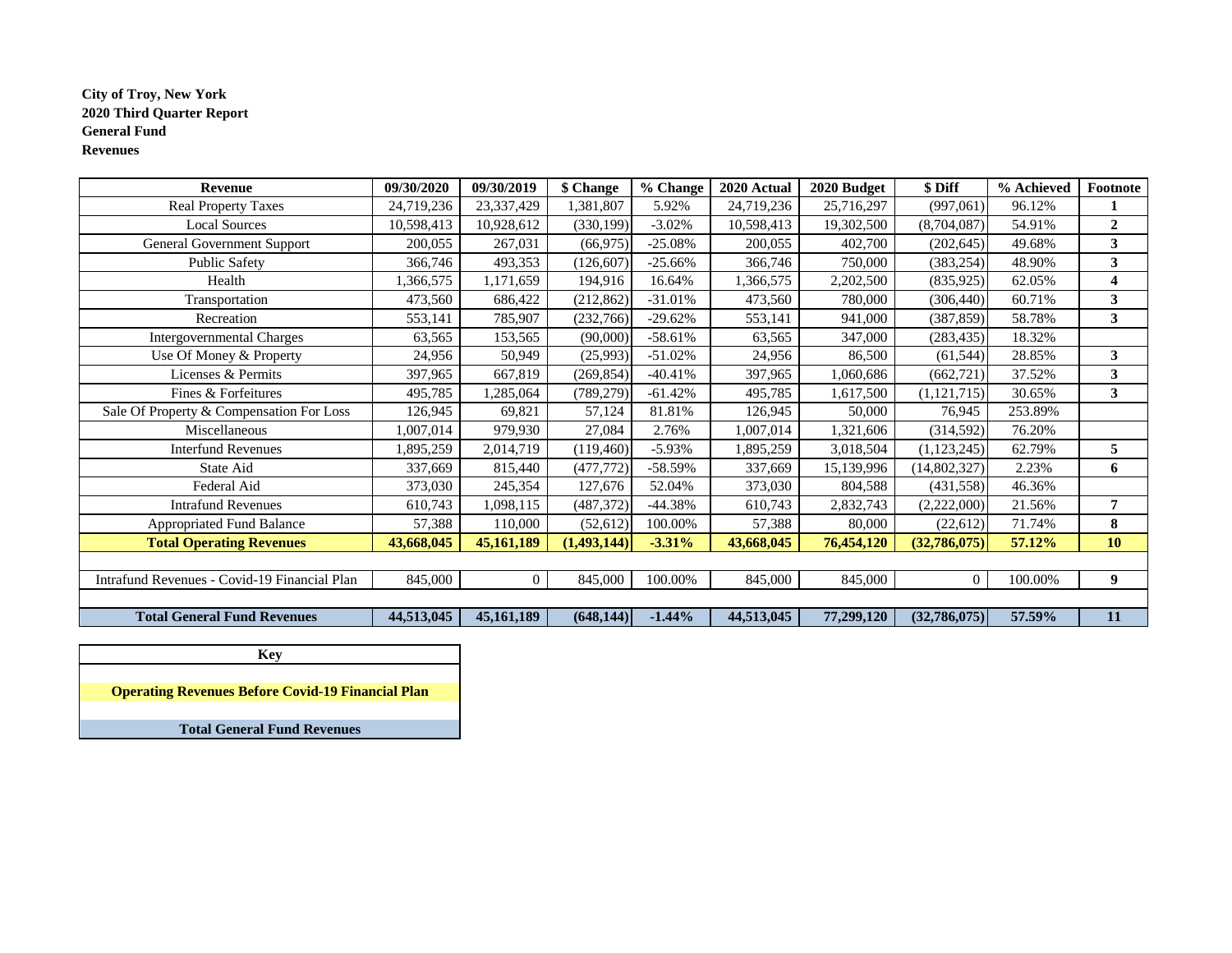# **1. Real Property Taxes**

Property tax collections in 2020 have increased from 2019 by 1.81% in comparison to each fiscal year's Total Required Tax Levy. In reviewing the methods of payment made for property taxes there has been an increase in the number of properties paying by escrow. The collection rate for the first nine months of 2020 is 94.65%. The City Comptroller's Office intends to do one final mailing of unpaid bills in the month of November for this fiscal year.

## **2. Local Sources**

The decrease in this type of revenue is directly caused by the decrease in sales tax through the first nine months of the 2020 fiscal year, which alone has decreased by 4.51%. Only two quarters of the 2020 sales tax revenues have been received to date as is the case in all fiscal years. It is important to note that the September collections **county wide** increased by 23.5% and the total loss for the 2020 fiscal year in comparison in sales tax **county wide** is now 1.7%. This is a hopeful sign for the remainder of the fiscal year while also being met with caution given the extreme volatility of sales tax revenues in a normal fiscal year.

## **3. Covid-19 Departmental Income Impact**

All categories that have been referenced under this footnote have had a negative impact due to the Covid-19 pandemic to varying degrees. It should be noted that all categories referenced here were the departmental incomes that were expected to have decreases throughout the ongoing financial analysis being conducted.

## **4. Health**

There has been an increase from 2019 to 2020 in this category with a percentage increase of 16.64%. The following three reasons are causes for the increase:

- **1.** The change in third party ambulance billing companies in 2020 with increased collections.
- **2.** Increased call volume from 2019 to 2020 prior to the Covid-19 pandemic.
- **3.** A quicker transition in billing companies when comparing 2019 to 2020 as part of the change in billing companies which occurred in both years. When the transition occurs more timely reimbursements are received quicker from Medicare and Medicaid.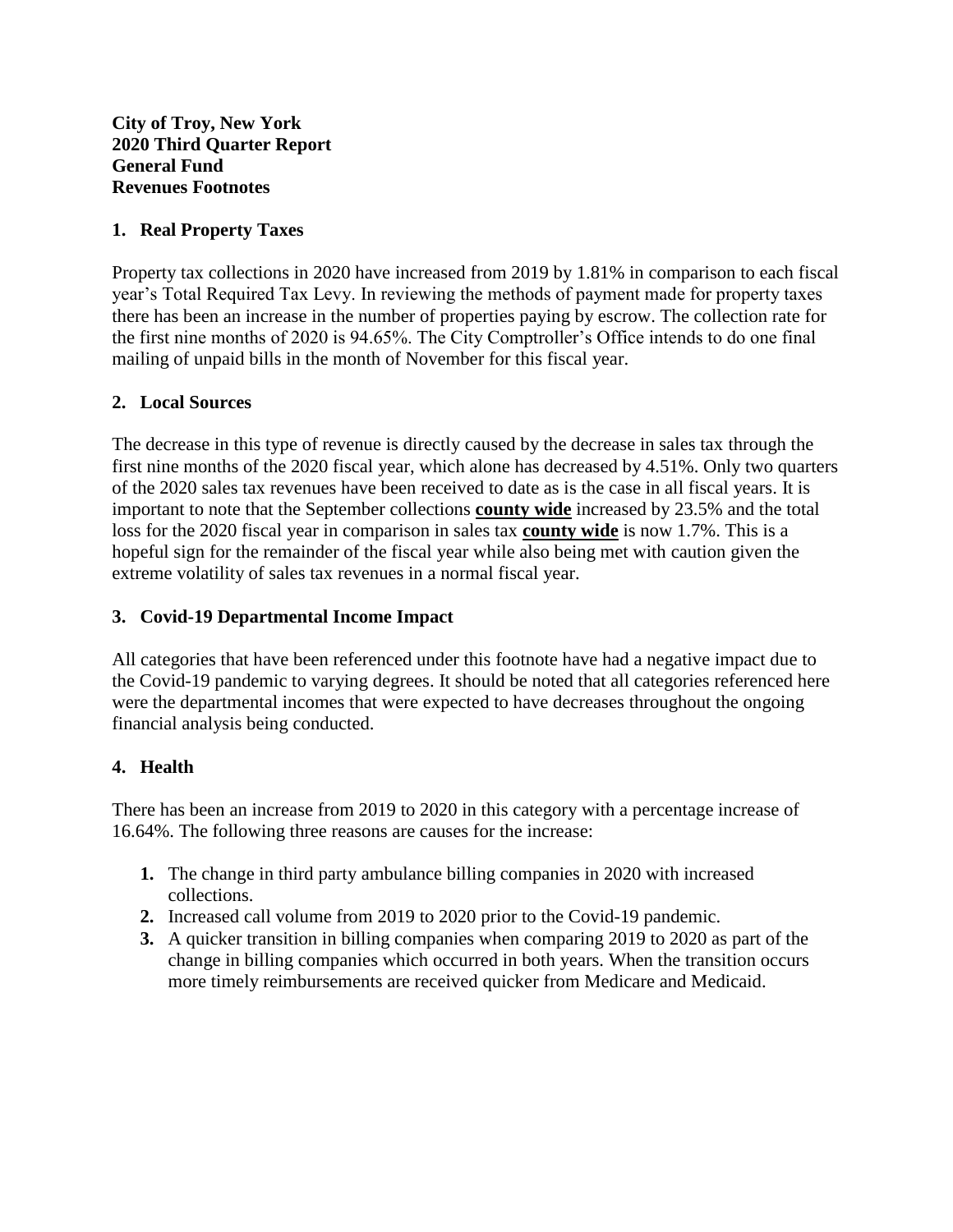## **5. Interfund Revenues**

The change in Interfund Revenues is caused by primarily by the timing of when the CDBG administrative reimbursement has been processed and a decrease in this revenue due to the Covid-19 pandemic. A portion of the reimbursement is for Code Enforcement being out in the field within CDBG eligible neighborhoods. Due to the pandemic there was a period of time where this could not occur.

# **6. State Aid**

The marginal increase of 1.71% from 2019 to 2020 is caused directly from an increase in the first receipt of mortgage tax payments received by the City.

The City has been made aware officially from the New York State Comptroller's Office that the 2020 Aid To Municipalities ("AIM") has been withheld and the City will receive 80% of the amount budgeted due to the financial implications of the Covid-19 pandemic.

# **7. Intrafund Revenues**

The decrease in this category comes from a decrease in the transfer from the Debt Service Fund, which in 2019 was used to offset the one-year substantial increase in the MAC debt costs.

# **8. Appropriated Fund Balance**

The appropriation of fund balance from the General Fund reserves is for unemployment costs the City is billed.

# **9. Intrafund Revenues – Covid-19 Financial Plan**

This revenue is representative of the transfers from the Capital Projects Fund to the General Fund as a result of approved legislation pertaining to the Covid-19 financial impact. This is revenue that is being designated specific for this reason and is not operational in any way to the 2020 General Fund fiscal year.

## **10. Total Operating Revenues**

The total revenues within the General Fund prior to the Covid-19 related financial legislation has decreased by 3.31%% in 2020 through the end of the third quarter. The decrease is directly related to the decrease in departmental revenues and sales tax. However as noted the third quarter sales tax to be received in December is showing improvement over prior months given the increase in receipts and is consistent in the majority of counties in this region.

## **11. Total General Fund Revenues**

Total General Fund revenues through the end of the third quarter have decreased by 1.44% from 2019 to 2020 caused by the Covid-19 impact and offsetting it with the transfers from the Capital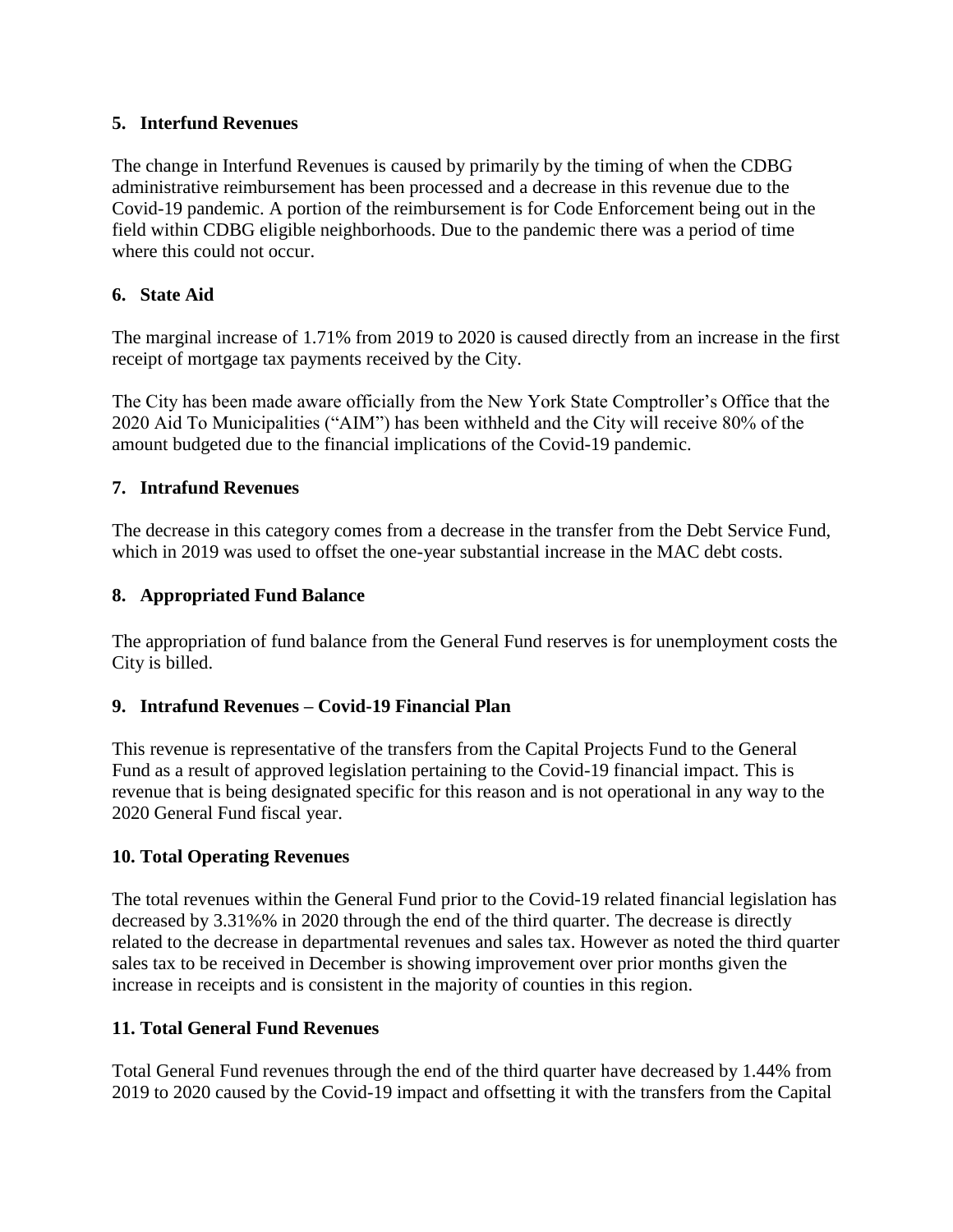Projects Fund. It is important to note that a significant amount of revenues will be recognized in the fourth quarter of the fiscal year as is the case in every fiscal year within the General Fund. As has been done throughout 2020 the Comptroller's Office will continue to monitor receipt totals in comparison to both the budget and prior year(s) to ascertain the impact we will continue to face.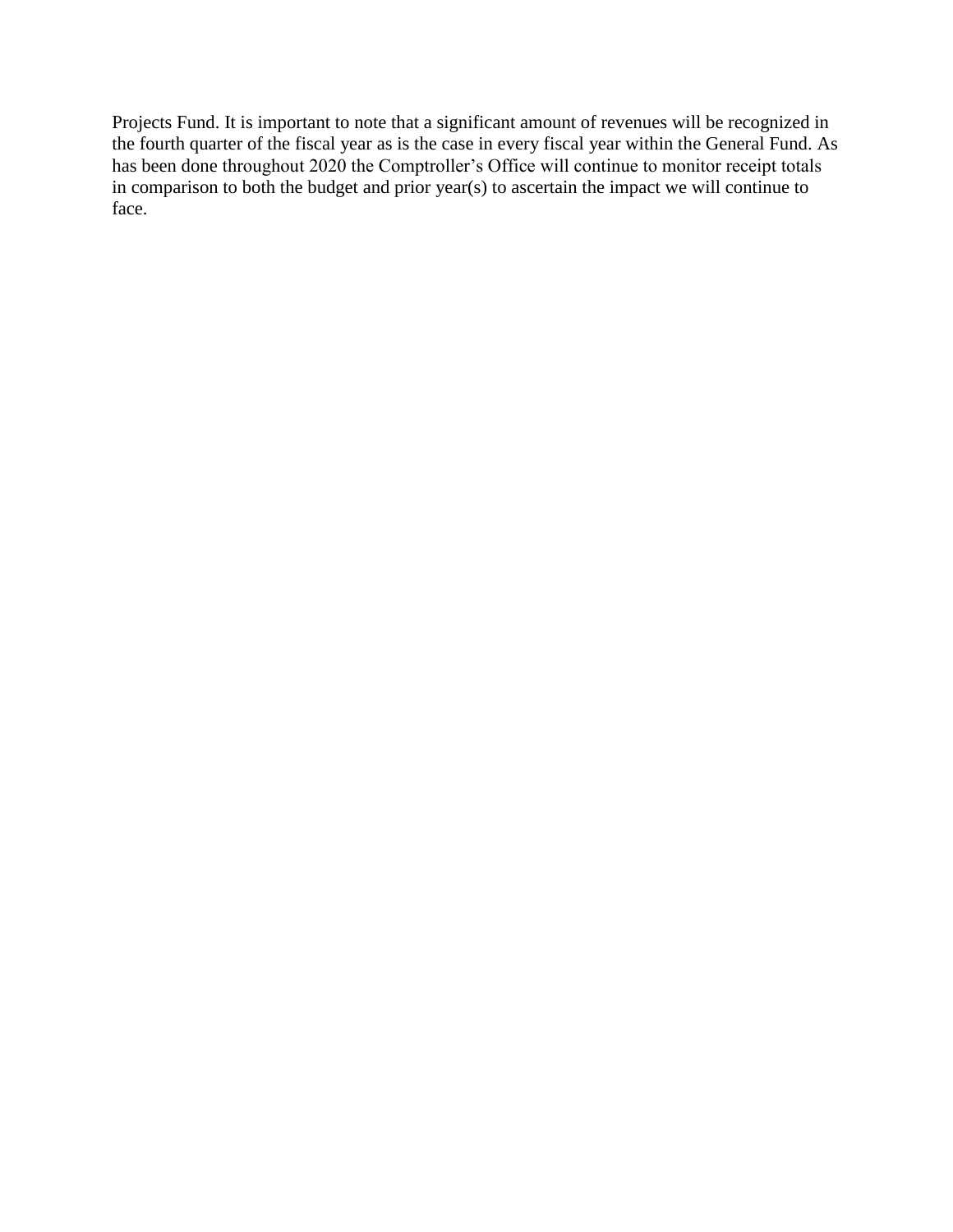#### **City of Troy, New York 2020 Third Quarter Report General Fund Expenditures**

| <b>Expenditure</b>                      | 09/30/2020       | 09/30/2019     | \$ Change        | % Change       | 2020 Actual    | 2020 Budget | \$ Rem     | % Expended | Footnote     |
|-----------------------------------------|------------------|----------------|------------------|----------------|----------------|-------------|------------|------------|--------------|
| <b>Code 1 - Salaries</b>                |                  |                |                  |                |                |             |            |            |              |
| <b>Permanent Salaries</b>               | 17,029,634       | 16,367,385     | 662,249          | 4.05%          | 17,029,634     | 24,244,820  | 7,215,186  | 70.24%     | 1            |
| <b>Temporary Salaries</b>               | 278,665          | 419,285        | (140, 620)       | $-33.54%$      | 278,665        | 568,922     | 290,257    | 48.98%     | $\mathbf{2}$ |
| Overtime                                | 153,253          | 127,096        | 26,157           | 20.58%         | 153,253        | 122,750     | (30, 503)  | 124.85%    | 3            |
| Overtime - Snow Plowing                 | 68,723           | 218,753        | (150,030)        | $-68.58%$      | 68,723         | 139,000     | 70,277     | 49.44%     |              |
| Overtime - Police                       | 936,724          | 755,371        | 181,353          | 24.01%         | 936,724        | 1,115,600   | 178,876    | 83.97%     | 4            |
| Overtime - Fire                         | 784,217          | 645,293        | 138,925          | 21.53%         | 784,217        | 1,170,000   | 385,783    | 67.03%     | 5            |
| Overtime - Public Safety Grants         | 378,538          | 71,475         | 307,063          | 429.61%        | 378,538        | 487,300     | 108,762    | 77.68%     |              |
| Misc. Other                             | 810,212          | 573,085        | 237,126          | 41.38%         | 810,212        | 2,409,227   | 1,599,015  | 33.63%     |              |
| <b>Total Code 1</b>                     | 20,439,966       | 19,177,743     | 1,262,223        | 6.58%          | 20,439,966     | 30,257,619  | 9,817,653  | 67.55%     |              |
|                                         |                  |                |                  |                |                |             |            |            |              |
| Code 2 - Equipment                      | 139,299          | 130,054        | 9,245            | 7.11%          | 139,299        | 276,093     | 136,794    | 50.45%     |              |
|                                         |                  |                |                  |                |                |             |            |            |              |
| Code 3 - Materials & Supplies           | 1,360,769        | 1,646,110      | (285, 341)       | $-17.33%$      | 1,360,769      | 2,351,775   | 991,007    | 57.86%     | 6            |
| <b>Code 4 - Contractual Services</b>    |                  |                |                  |                |                |             |            |            |              |
| Utilities                               | 1,249,832        | 1,293,413      | (43,581)         | $-3.37%$       | 1,249,832      | 1,689,600   | 439,768    | 73.97%     |              |
| Postage                                 | 29,386           | 26,359         | 3,027            | 11.49%         | 29,386         | 53,849      | 24,463     | 54.57%     |              |
| Printing & Advertising                  | 26,790           | 41,147         | (14, 357)        | $-34.89%$      | 26,790         | 66,798      | 40,008     | 40.11%     |              |
| Repairs & Rentals                       | 716,281          | 864,233        | (147, 952)       | $-17.12%$      | 716,281        | 1,011,875   | 295,594    | 70.79%     |              |
| Insurance                               | 398,844          | 329,101        | 69,744           | 21.19%         | 398,844        | 407,524     | 8,680      | 97.87%     | 7            |
| Dues                                    | 22,992           | 20,876         | 2,116            | 10.13%         | 22,992         | 36,500      | 13,508     | 62.99%     |              |
| <b>Consultant Services</b>              | 1,552,886        | 1,589,418      | (36, 532)        | $-2.30%$       | 1,552,886      | 2,914,634   | 1,361,748  | 53.28%     |              |
| Training                                | 77,057           | 51,739         | 25,318           | 48.93%         | 77,057         | 140,796     | 63,739     | 54.73%     |              |
| Travel                                  | 6,179            | 14,544         | (8,365)          | $-57.51%$      | 6,179          | 28,356      | 22,177     | 21.79%     |              |
| Judgments & Claims                      | 4,222            | 120,500        | (116, 278)       | $-96.50%$      | 4,222          | 300,000     | 295,778    | 1.41%      |              |
| Contingencies - Operating               | $\boldsymbol{0}$ | $\overline{0}$ | $\mathbf{0}$     | $\mathbb{Z}^2$ | $\overline{0}$ | 640,702     | 640,702    | $0.00\%$   |              |
| Uniforms                                | 117,891          | 266,269        | (148, 378)       | $-55.72%$      | 117,891        | 250,651     | 132,760    | 47.03%     |              |
| <b>Medical Expenses</b>                 | 31,577           | 30,586         | 991              | 3.24%          | 31,577         | 56,320      | 24,743     | 56.07%     |              |
| Misc. Other                             | 2,542            | 11,786         | (9, 244)         | $-78.43%$      | 2,542          | 14,750      | 12,208     | 17.24%     |              |
| <b>Total Code 4</b>                     | 4,236,480        | 4,659,969      | (423, 490)       | $-9.09%$       | 4,236,480      | 7,612,354   | 3,375,874  | 55.65%     |              |
|                                         |                  |                |                  |                |                |             |            |            |              |
| Code 6/7 - Debt Service                 | 8,690,675        | 9,244,819      | (554, 143)       | $-5.99%$       | 8,690,675      | 8,759,468   | 68,793     | 99.21%     |              |
|                                         |                  |                |                  |                |                |             |            |            |              |
| Code 8 - Benefits                       |                  |                |                  |                |                |             |            |            |              |
| Pension                                 | 1,788,592        | 1,724,714      | 63,879           | 3.70%          | 1,788,592      | 7,388,378   | 5,599,786  | 24.21%     |              |
| Health Insurance                        | 8,283,557        | 9,088,820      | (805, 263)       | $-8.86%$       | 8,283,557      | 12,937,022  | 4,653,465  | 64.03%     | 8            |
| Dental Insurance                        | 309,389          | 448,677        | (139, 288)       | $-31.04%$      | 309,389        | 596,092     | 286,703    | 51.90%     | 8            |
| Social Security                         | 1,493,618        | 1,410,941      | 82,677           | 5.86%          | 1,493,618      | 2,276,606   | 782,988    | 65.61%     |              |
| Worker's Compensation                   | 286,483          | 282,006        | 4,477            | 1.59%          | 286,483        | 400,000     | 113,517    | 71.62%     |              |
| Unemployment Insurance                  | 57,388           | 24,389         | 32,999           | 135.30%        | 57,388         | 80,000      | 22,612     | 71.74%     |              |
| <b>Total Code 8</b>                     | 12,219,028       | 12,979,547     | (760, 519)       | $-5.86%$       | 12,219,028     | 23,678,098  | 11,459,070 | 51.60%     |              |
|                                         |                  |                |                  |                |                |             |            |            |              |
| <b>Code 9 - Interfund Transfers</b>     | 217,861          | 307,302        | (89, 440)        | $-29.11%$      | 217,861        | 584,515     | 366,654    | 37.27%     |              |
|                                         |                  |                |                  |                |                |             |            |            |              |
| <b>Total Operating Expenses</b>         | 47,304,078       | 48,145,544     | (841, 466)       | $-1.75%$       | 47,304,078     | 73,519,922  | 26,215,845 | 64.34%     | 10           |
| Contingencies - Covid-19 Financial Plan | $\overline{0}$   | $\overline{0}$ | $\boldsymbol{0}$ | $\blacksquare$ | $\overline{0}$ | 3,012,919   | 3,012,919  | 0.00%      | 9            |
|                                         |                  |                |                  |                |                |             |            |            |              |
| <b>Total General Fund Expenses</b>      | 47,304,078       | 48,145,544     | (841, 466)       | $-1.75%$       | 47,304,078     | 76,532,841  | 29,228,764 | 61.81%     | 11           |

**Operating Expenses Before Covid-19 Contingency Total General Fund Expenses Key**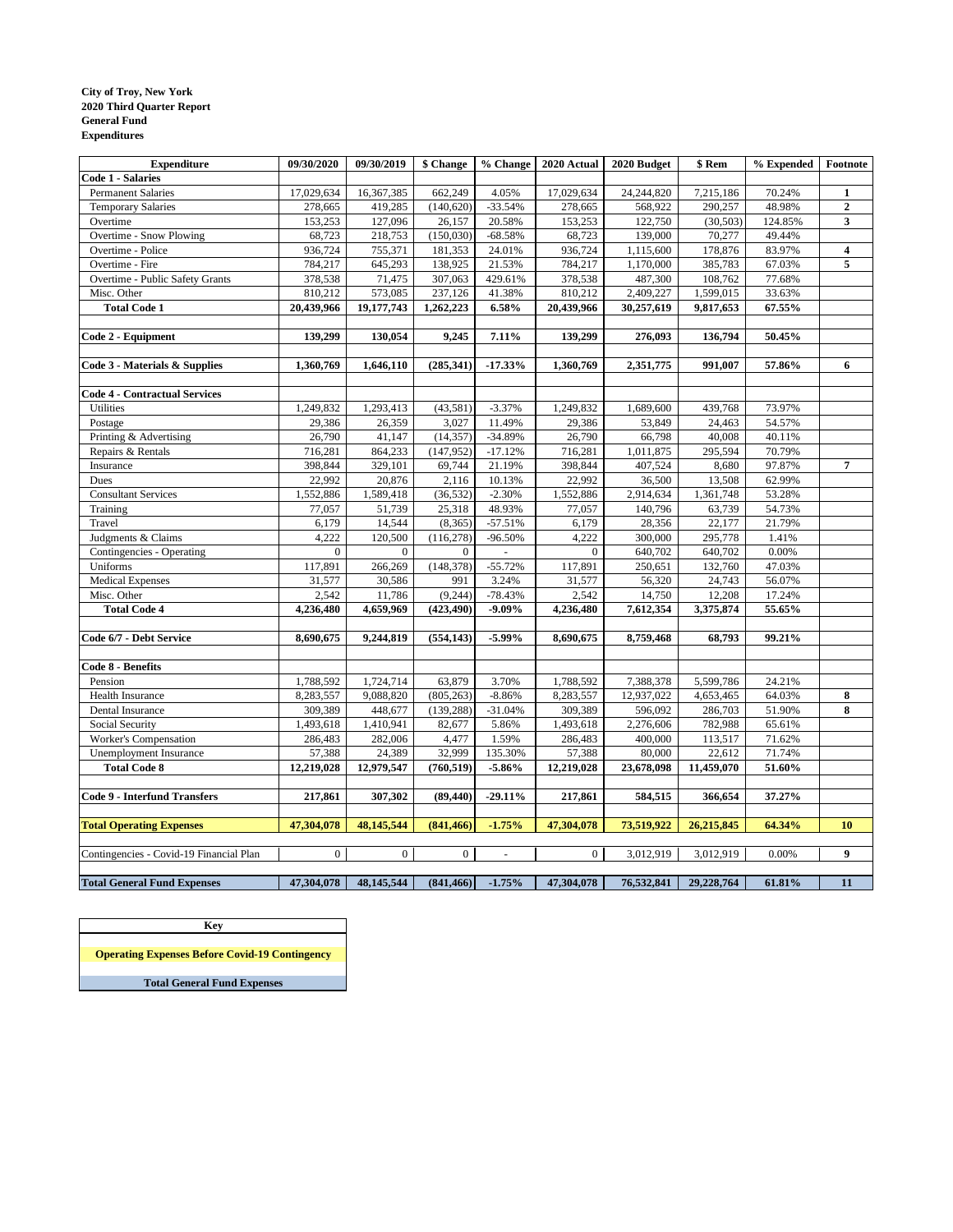**City of Troy, New York 2020 Third Quarter Report General Fund Expenses Footnotes**

### **1. Permanent Salaries**

The increase of 4.05% from 2019 to 2020 in Permanent Salaries is caused by contractual salary increases to City bargaining units in the 2020 fiscal year. There has been budgetary savings throughout the 2020 fiscal year because of numerous vacancies across various departments in the General Fund.

## **2. Temporary Salaries**

The decrease in the Temporary Salaries category is caused by a decrease in staffing across various departments in the General Fund when comparing the nine month total of 2020 to that of 2019.

### **3. Overtime**

The increase in Overtime from 2019 to 2020 is caused by a change in the CSEA contract which allows employees to elect comp time or overtime and also costs associated with the Frear Park Golf Course. This overtime was due to a decrease in the amount of temporary staff that was hired in 2020.

### **4. Overtime – Police**

Police overtime is driven by the number of vacancies in the department along with the call volume and special events in a given year. The 2020 nine month total is driven by all three (3) reasons and the increase from 2019 is also caused by a contractual salary increase in the 2020 fiscal year. The total nine month cost is \$936,724 which represents an increase of 24.01% from that of 2019.

### **5. Overtime – Fire**

The increase of overtime in the Fire Department in 2020 from the prior fiscal year is caused by the salary increase as part of the arbitration award, an increase in the number of vacancies in the department and the special detail overtime in relation to the Covid-19 pandemic in which additional staff worked for ambulances. It is anticipated the City will receive reimbursement for this overtime from the federal government through FEMA.

### **6. Materials & Supplies**

The substantial decrease is caused by a variety of decreases across multiple departments with 50% of the decrease to date coming from the purchase of salt in the first quarter of the fiscal year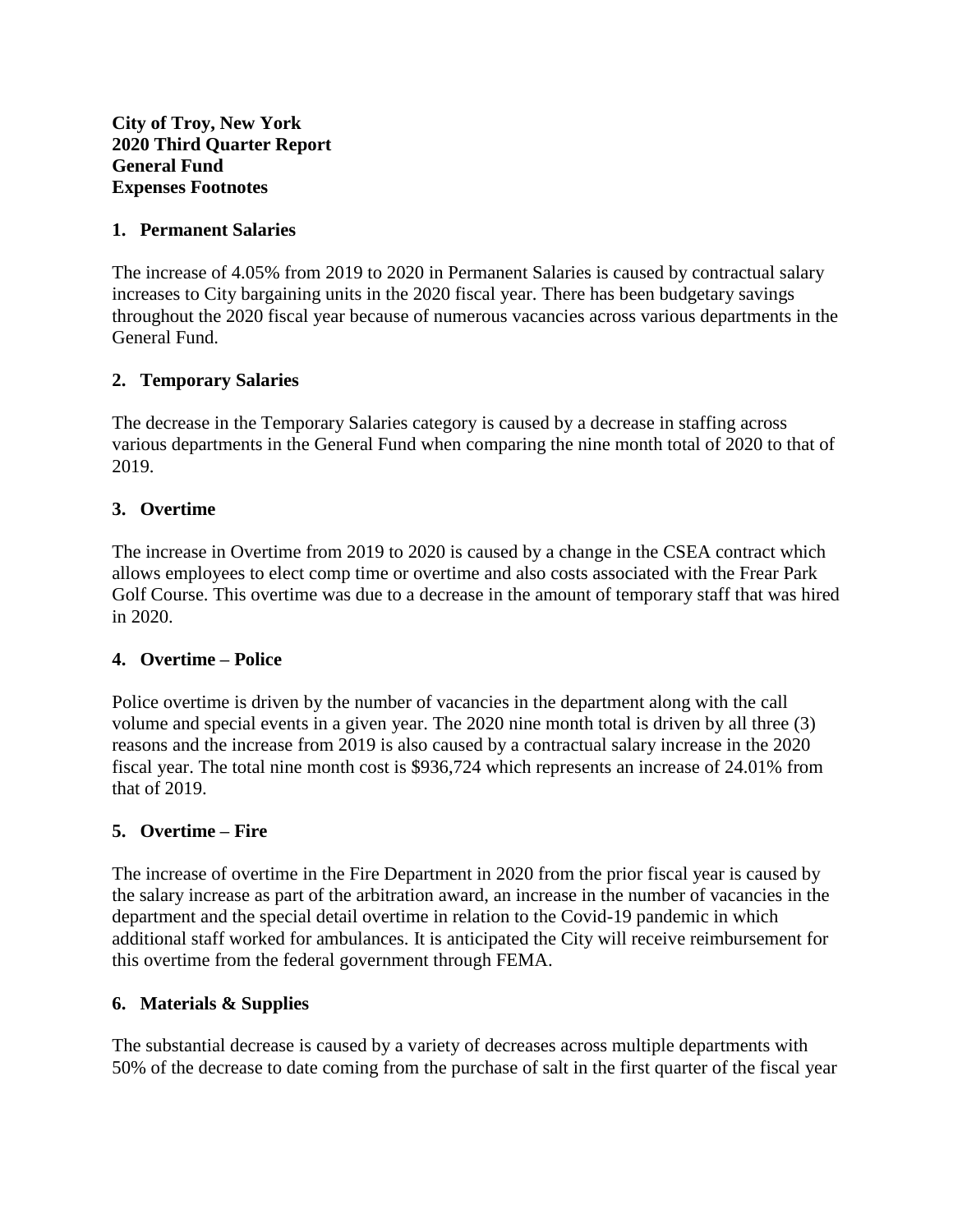decreasing. It should be noted though that the City will need to purchase salt in the fourth quarter to adequately prepare for the upcoming winter months.

# **7. Insurance**

The increase in insurance costs from 2019 to 2020 is due to an increase in the coverage the City elected for in 2020. This is where all insurance costs other than health insurance and dental insurance are recorded.

# **8. Health Insurance / Dental Insurance**

There has been a significant decrease in both categories caused by a reduction of services from the Covid-19 pandemic. The costs are primarily dependent upon usage primarily and are reviewed weekly.

# **9. Contingencies – Covid-19 Financial Plan**

This specific Contingency account is the funds transferred as approved by the City Council as budgetary reductions in response to the impact of the Covid-19 pandemic.

# **10. Total Operating Expenses**

Total operating expenses within the City have decreased by 1.75% from the third quarter total of 2019. This total excludes the Contingency account established specifically in relation to the financial implications of the Covid-19 pandemic as outlined in Footnote 10.

# **11. Total General Fund Expenses**

When including the Covid-19 contingency the General Fund expenses amount to 61.81% of the total adjusted budget for the 2020 fiscal year.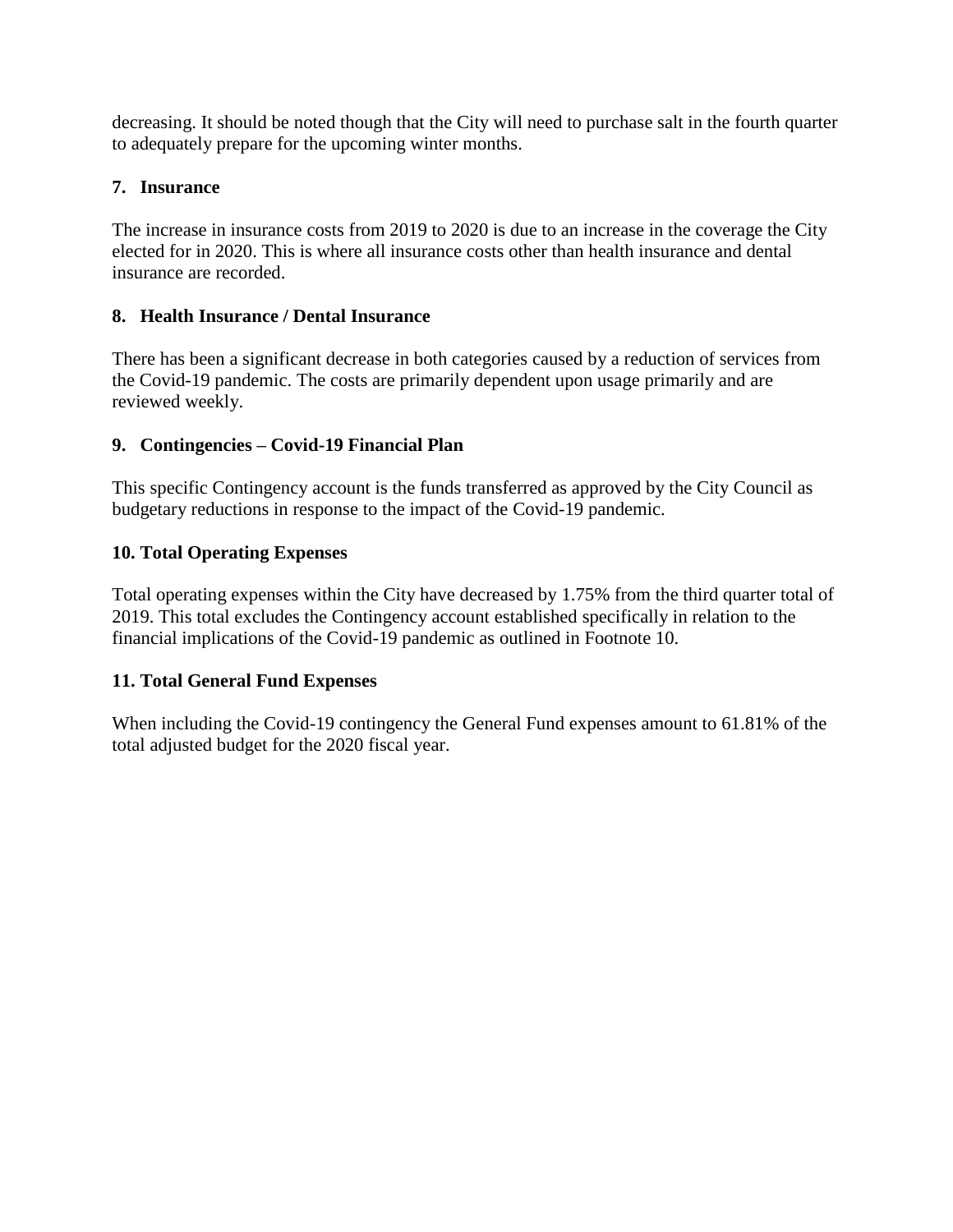# **City of Troy, New York 2020 Third Quarter Report General Fund Recap of Results**

| <b>Description</b>                                | 2020        | 2019        | <b>Difference</b> |
|---------------------------------------------------|-------------|-------------|-------------------|
|                                                   |             |             |                   |
| <b>Total Operating Revenues</b>                   | 43,668,045  | 45,161,189  | (1,493,144)       |
|                                                   |             |             |                   |
| <b>Total Operating Expenditures</b>               | 47,304,078  | 48,145,544  | (841, 466)        |
|                                                   |             |             |                   |
| <b>Surplus (Deficit)</b>                          | (3,636,033) | (2,984,355) | (651, 678)        |
|                                                   |             |             |                   |
| <b>Total Covid-19 Financial Plan Revenues</b>     | 845,000     | $\Omega$    | 845,000           |
|                                                   |             |             |                   |
| <b>Total Covid-19 Financial Plan Expenditures</b> | $\Omega$    | 0           |                   |
|                                                   |             |             |                   |
| <b>Surplus (Deficit)</b>                          | (2,791,033) | (2,984,355) | 193,322           |

**Key Total General Fund Operating Surplus (Deficit) Total General Fund Surplus (Deficit)**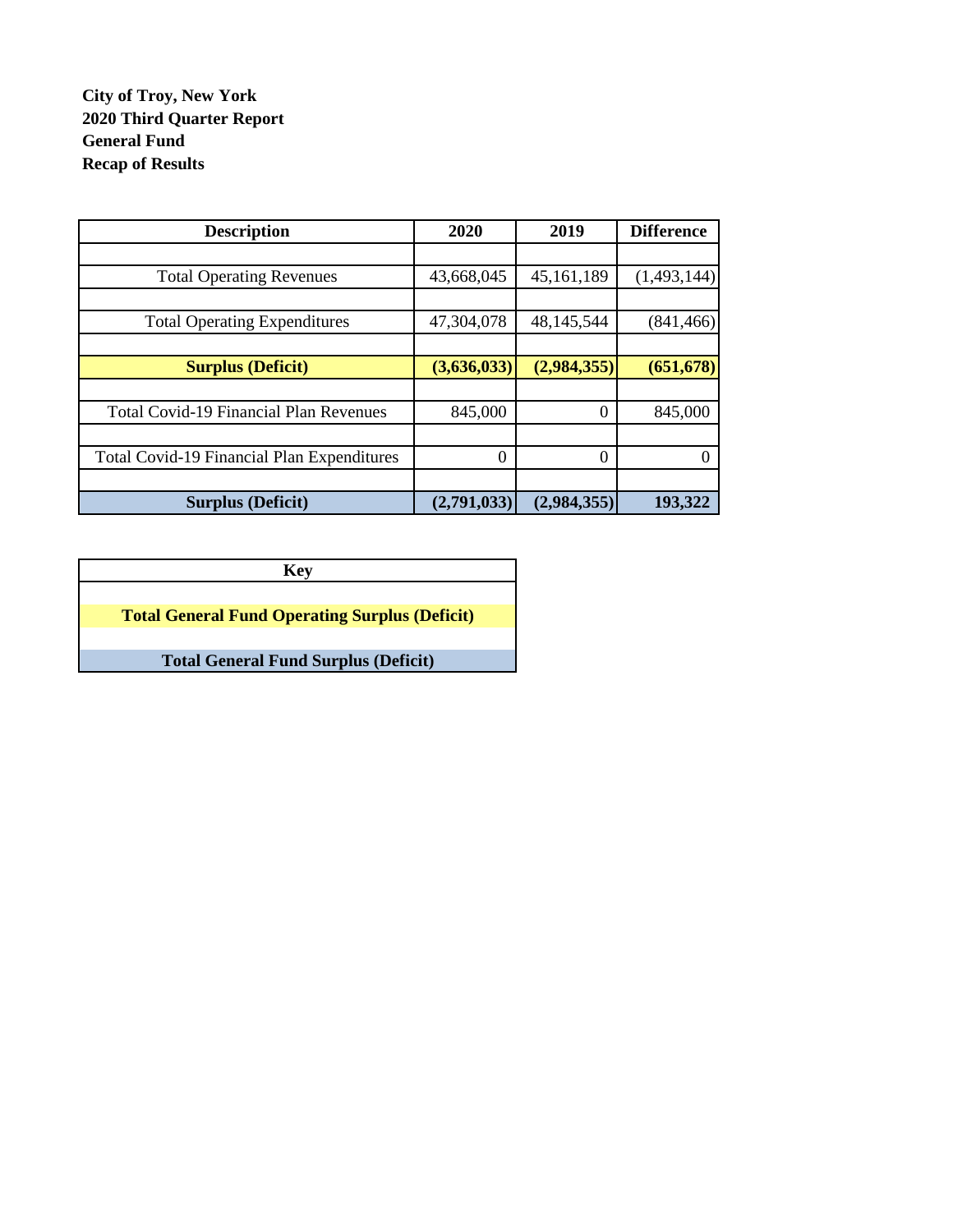### **City of Troy, New York 2020 Third Quarter Report General Fund Recap**

The recap of the General Fund third quarter results shows the operating surplus (deficit) prior to the legislative actions taken for the Covid-19 pandemic and also the operating surplus (deficit) when considering the legislative actions.

When looking at the results of operations there is a deficit in the General Fund of \$3,636,033 which is a larger deficit of 2019 of \$651,678.

However when considering the legislative action that has been taken the General Fund deficit is \$2,791,033 an improvement from that of 2019 by \$193,322. The reason for the deficit is the significant amount of revenues that are recognized in the fourth quarter of every fiscal year.

While the General Fund is ahead of where we were in the nine month total diligence needs to be maintained due to the ongoing implications from the pandemic, specifically with regards to the withholding of AIM from New York State. There still remains the possibility that the General Fund will end the 2020 fiscal year with a minimal surplus; however there are a multitude of variable factors that will contribute to that with the result being unknown until March 2021 once all receipts have been received and accounted for.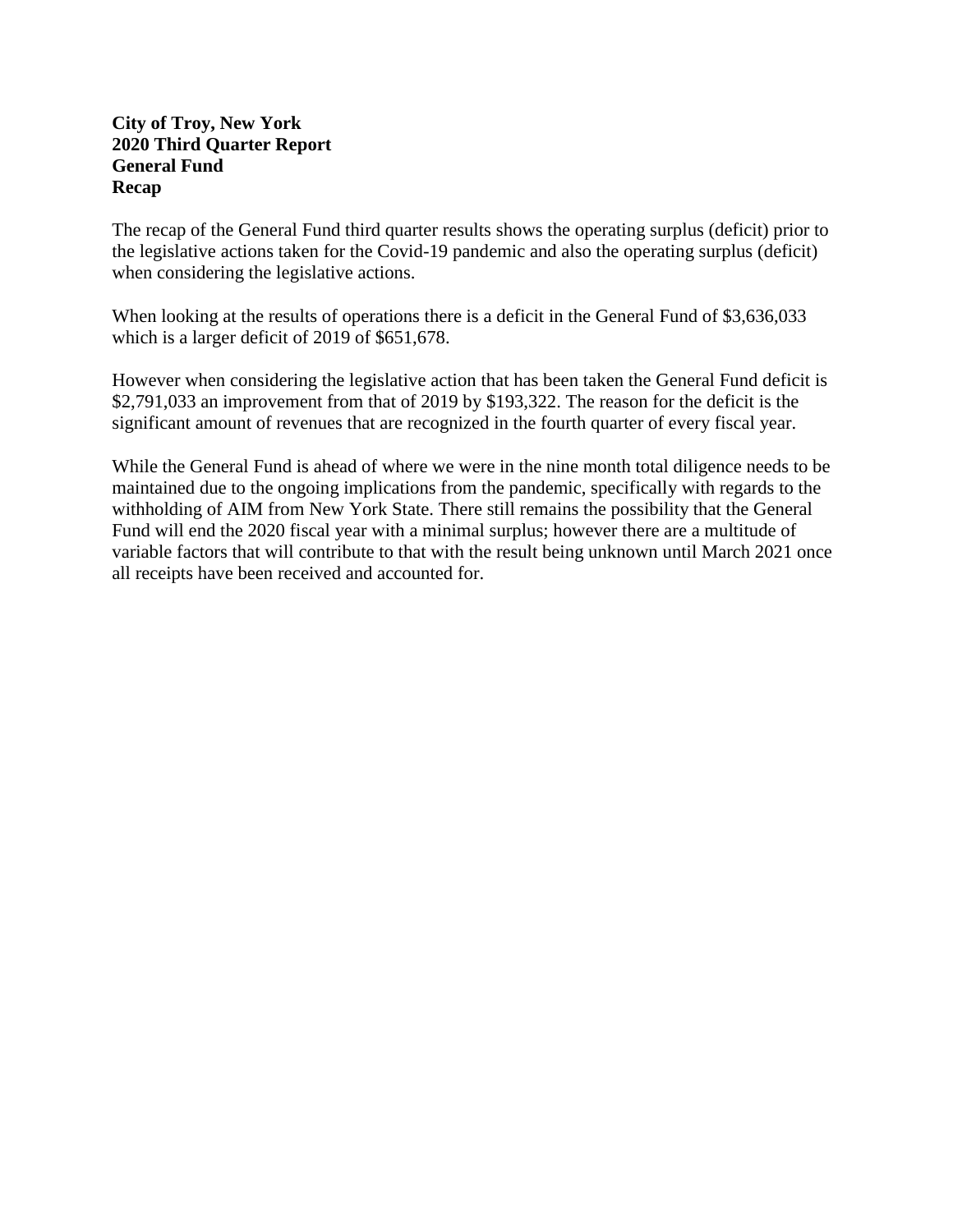### **City of Troy, New York 2020 Third Quarter Report Garbage Fund Revenues**

| Revenue                    | 09/30/2020 | 09/30/2019 | \$ Change  | % Change    | 2020 Actual | 2020 Budget | \$ Diff    | % Achieved | Footnote |
|----------------------------|------------|------------|------------|-------------|-------------|-------------|------------|------------|----------|
| Departmental Income        | 3,260,769  | 3,475,775  | (215,006)  | $-6.19\%$   | 3,260,769   | 3,609,440   | (348, 671) | 90.34%     |          |
| Use Of Money & Property    | 45,288     | 49,610     | (4,322)    | $-8.71%$    | 45,288      | 40,000      | 5,288      | 113.22%    |          |
| Permits                    |            |            |            |             |             | 50,000      | (50,000)   | 0.00%      |          |
| Miscellaneous              | 33,870     | .487       | 32,383     | 2177.46%    | 33,870      | 42,112      | (8,242)    | 80.43%     |          |
| State Aid                  |            | 9,935      | (9,935)    | $-100.00\%$ |             | 91,000      | (91,000)   | 0.00%      |          |
| <b>Interfund Transfers</b> | 381,725    | 461.129    | (79, 403)  | $-17.22%$   | 381,725     | 507,119     | (125, 394) | 75.27%     |          |
| <b>Total</b>               | 3,721,652  | 3,997,935  | (276, 283) | $-6.91\%$   | 3,721,652   | 4,339,671   | (618, 019) | 85.76%     |          |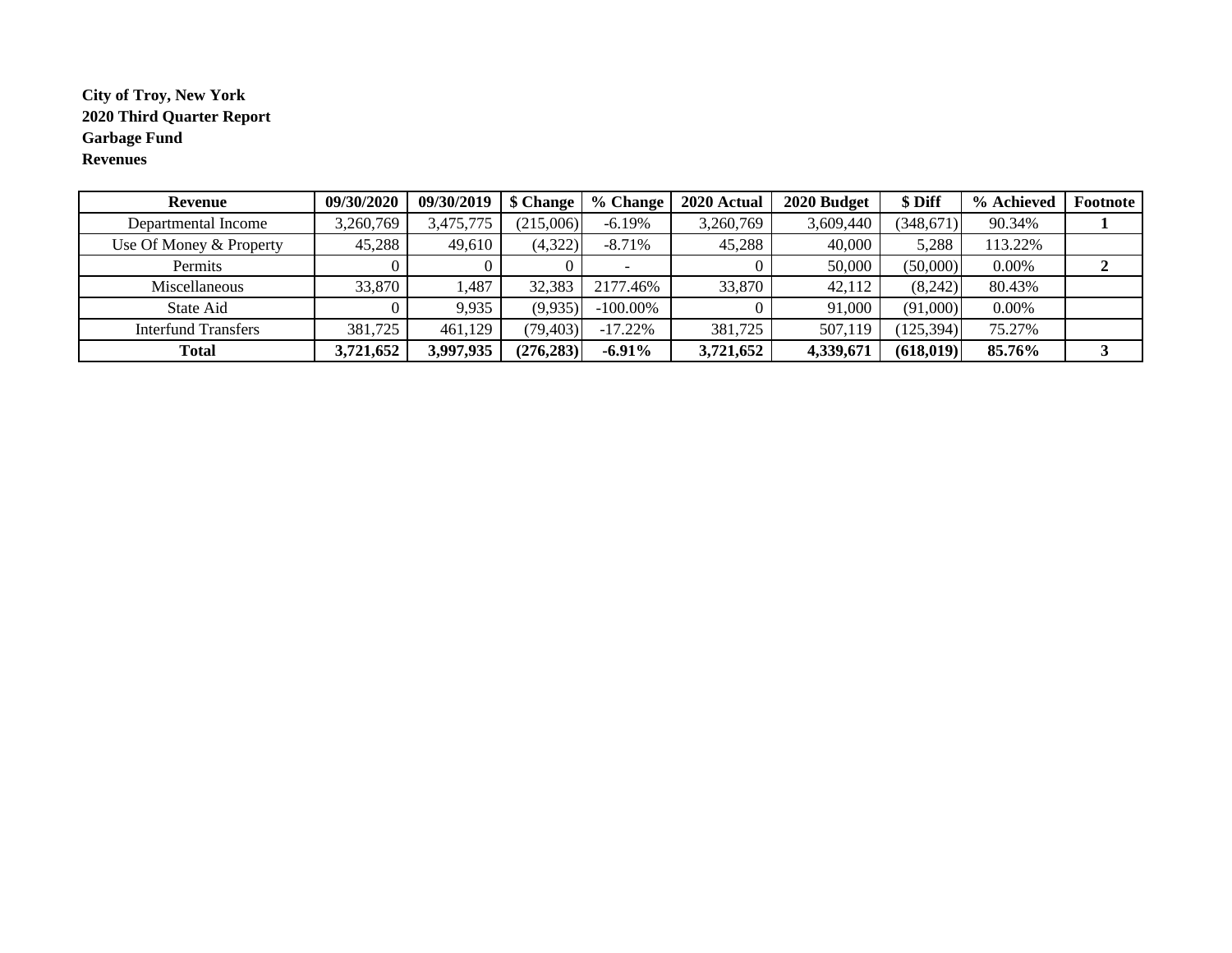## **1. Departmental Income**

Revenues have decreased within this category by 6.19% from the nine month total of 2019 totaling \$3,260,769 in the current fiscal year. Revenues in this category derive from garbage fees, garbage violations, bulk pickups and fair-share billings.

There were properties that were anticipated to be billed that were not as part of the 2020 billing as they were removed from the garbage fee billing due to being within the fair-share district. Upon billing the fair-share district there was a number of properties that did not opt-in to the program; thus, they were not billed as revenue in 2020. There is currently an ongoing review being completed to ensure that City garbage collection is not occurring at those properties that did not opt-in. If properties are discovered they will promptly be billed for 2020 services. Finally it is important to note that this has been recognized within the parcel count as part of the determination of the 2021 garbage fee.

It can also be assumed that there has been a negative impact from the Covid-19 pandemic on Garbage Fund revenues. For example while garbage violation revenues have increased the City most certainly has lost what could have been potentially revenues from there being suspended bulk pickup collection. Furthermore it can also reasonably be assumed that there were properties within the fair-share district that did not opt in due to their businesses not being opened or operating at a reduced capacity during the pandemic.

## **2. Permits**

Due to changes made to the City Code and the timing of when those occurred the decision has been made to not bill hauler permits in the 2020 fiscal year given the changes to the fee structure within the legislation.

### **3. Total Garbage Fund Revenues**

Total Garbage Fund revenues were decreased 6.91% through the end of the third quarter when comparing 2020 to 2019. The cause for this decrease is due to the reasons as described above.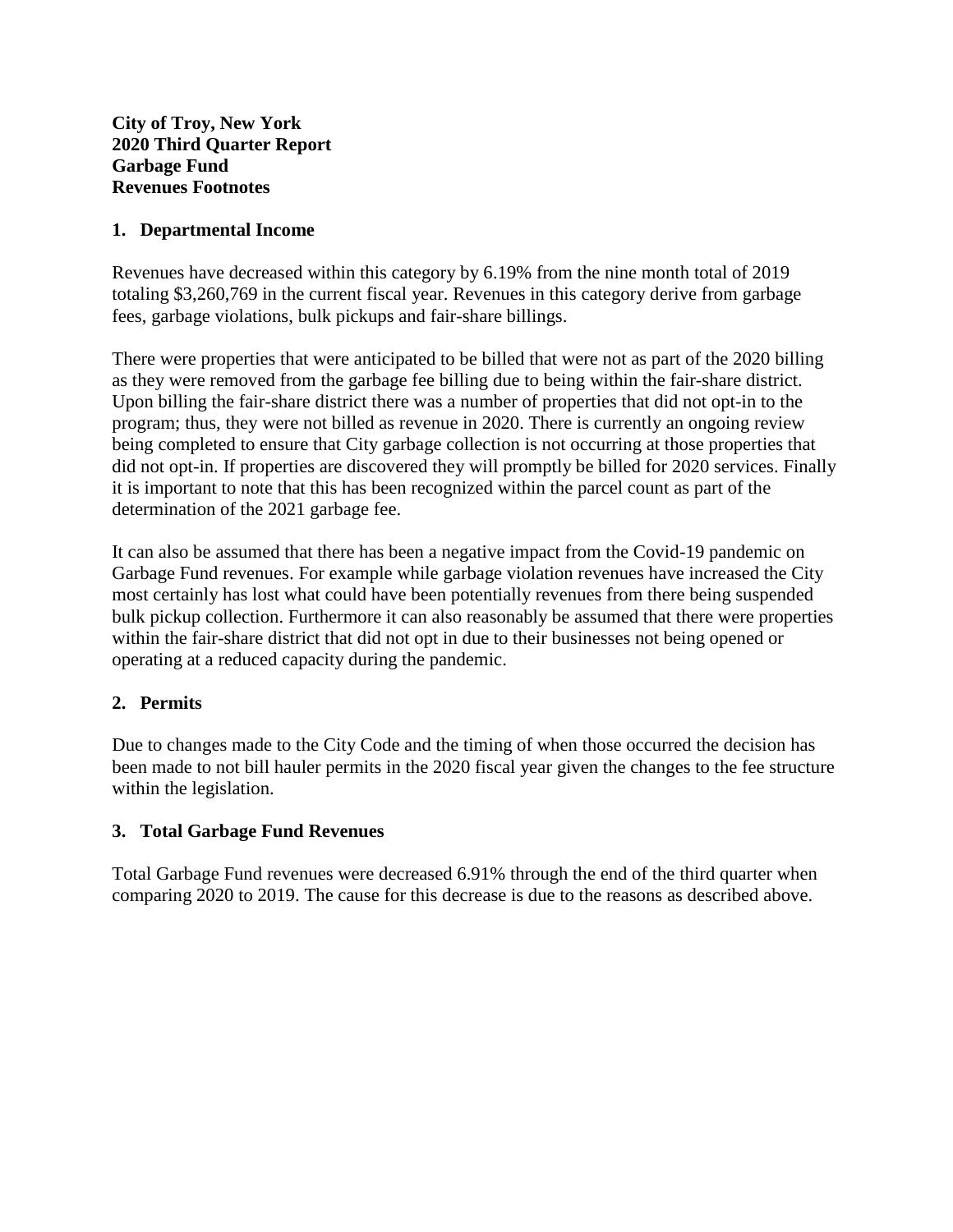#### **City of Troy, New York 2020 Third Quarter Report Garbage Fund Expenditures**

| <b>Expenditure</b>                   | 09/30/2020 | 09/30/2019     | \$ Change | % Change       | 2020 Actual | 2020 Budget | \$ Rem       | % Expended | Footnote     |
|--------------------------------------|------------|----------------|-----------|----------------|-------------|-------------|--------------|------------|--------------|
| <b>Code 1 - Salaries</b>             |            |                |           |                |             |             |              |            |              |
| <b>Permanent Salaries</b>            | 967,581    | 826,539        | 141,042   | 17.06%         | 967,581     | 1,464,859   | 497,278      | 66.05%     | 1            |
| <b>Temporary Salaries</b>            | 3,410      | 6,818          | (3,407)   | -49.98%        | 3,410       | 30,000      | 26,590       | 11.37%     |              |
| Overtime                             | 47,930     | 21,676         | 26,255    | 121.13%        | 47,930      | 77,500      | 29,570       | 61.85%     | $\mathbf{2}$ |
| Misc. Other                          | 14,033     | 328            | 13,705    | 4179.24%       | 14,033      | 38,400      | 24,367       | 36.55%     |              |
| <b>Total Code 1</b>                  | 1,032,955  | 855,361        | 177,595   | 20.76%         | 1,032,955   | 1,610,759   | 577,804      | 64.13%     |              |
|                                      |            |                |           |                |             |             |              |            |              |
| Code 2 - Equipment                   | $\bf{0}$   | $\bf{0}$       | $\bf{0}$  | $\blacksquare$ | $\bf{0}$    | 500         | 500          | $0.00\%$   |              |
|                                      |            |                |           |                |             |             |              |            |              |
| Code 3 - Materials & Supplies        | 61,236     | 73,598         | (12, 362) | $-16.80\%$     | 61,236      | 114,500     | 53,264       | 53.48%     |              |
| <b>Code 4 - Contractual Services</b> |            |                |           |                |             |             |              |            |              |
| Postage                              | 955        | $\mathbf{0}$   | 955       | 100.00%        | 955         | 8,000       | 7,046        | 11.93%     |              |
| Printing & Advertising               | 1,225      | 621            | 604       | 97.20%         | 1,225       | 3,000       | 1,775        | 40.82%     |              |
| <b>Tipping Fees</b>                  | 708,878    | 645,227        | 63,651    | 9.86%          | 708,878     | 1,029,415   | 320,537      | 68.86%     | $\mathbf{3}$ |
| Insurance                            | 20,225     | 16,525         | 3.700     | 22.39%         | 20,225      | 20,396      | 171          | 99.16%     |              |
| <b>Consultant Services</b>           | 46,711     | 27,254         | 19,457    | 71.39%         | 46,711      | 108,297     | 61,586       | 43.13%     |              |
| Training                             | 4,235      | $\overline{0}$ | 4,235     | 100.00%        | 4,235       | 27,000      | 22,765       | 15.69%     |              |
| Contingency                          | $\Omega$   | $\Omega$       | $\Omega$  |                | $\Omega$    | 240         | 240          | 0.00%      |              |
| Due To Other Funds                   | 383,916    | 404,188        | (20, 273) | $-5.02%$       | 383,916     | 511,888     | 127,972      | 75.00%     |              |
| <b>Total Code 4</b>                  | 1,166,145  | 1,093,816      | 72,330    | 6.61%          | 1,166,145   | 1,708,236   | 542,091      | 68.27%     |              |
|                                      |            |                |           |                |             |             |              |            |              |
| Code 6/7 - Debt Service              | 23,623     | 10.000         | 13,623    | 136.23%        | 23,623      | 23,623      | $\mathbf{0}$ | 100.00%    |              |
| Code 8 - Benefits                    |            |                |           |                |             |             |              |            |              |
| Pension                              | 53,737     | 63,120         | (9, 383)  | $-14.87%$      | 53,737      | 234,829     | 181,092      | 22.88%     |              |
| <b>Health Insurance</b>              | 290,012    | 278,868        | 11,145    | 4.00%          | 290,012     | 464,111     | 174,099      | 62.49%     |              |
| Dental Insurance                     | 13,641     | 13,383         | 258       | 1.93%          | 13,641      | 26,282      | 12,641       | 51.90%     |              |
| Social Security                      | 74,964     | 61,745         | 13,220    | 21.41%         | 74,964      | 121,831     | 46,867       | 61.53%     |              |
| Worker's Compensation                | 10,556     | 6,624          | 3,933     | 59.37%         | 10,556      | 35,000      | 24,444       | 30.16%     |              |
| <b>Total Code 8</b>                  | 442,911    | 423,739        | 19,172    | 4.52%          | 442,911     | 882,053     | 439,142      | 50.21%     |              |
|                                      |            |                |           |                |             |             |              |            |              |
| <b>Grand Total</b>                   | 2,726,871  | 2,456,513      | 270,358   | 11.01%         | 2,726,871   | 4,339,671   | 1,612,800    | 62.84%     | 4            |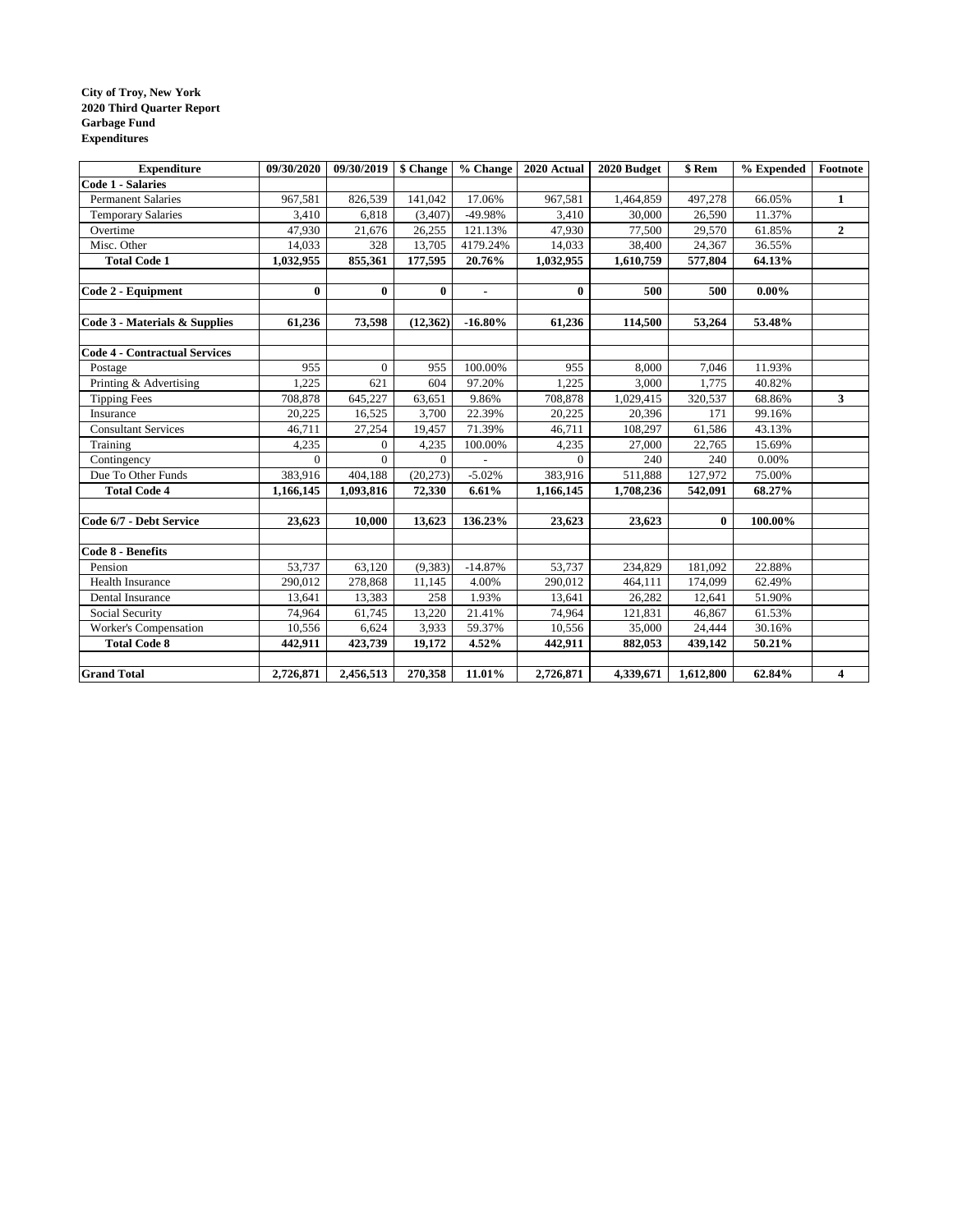**City of Troy, New York 2020 Third Quarter Report Garbage Fund Expenditures Footnotes**

### **1. Permanent Salaries**

This category has increased by 17.60% in the first nine months of 2020 compared to 2019 caused by the salary increases as part of the CSEA contract and also a restructuring and correction of staff allocation from a budget perspective to match operations as part of the 2020 budget preparation.

## **2. Overtime**

Overtime in the Garbage Fund has increased by \$26,255 in comparison to the nine month total of 2019. The cause for this increase is the contractual increase for CSEA employees akin to Permanent Salaries and also overtime in relation to the Covid-19 pandemic and maintaining operations. With staff reductions due to the Governor's Executive Order overtime was needed to maintain basic City operations pertaining to garbage collection.

## **3. Tipping Fees**

Tipping fees have increased by 9.86% from the nine month total of 2019 at the end of the third quarter while 68.86% of the budget has been expended. The cause for this increase is attributable to the impact of the Covid-19 pandemic and residents of the City being home as a result.

## **4. Total Garbage Fund Expenses**

Total Garbage Fund expenses were \$2,726,871 at the end of the third quarter, an increase of 11.01% over the nine month total of 2019. The increase is primarily caused by Permanent Salaries, Overtime and Tipping Fees.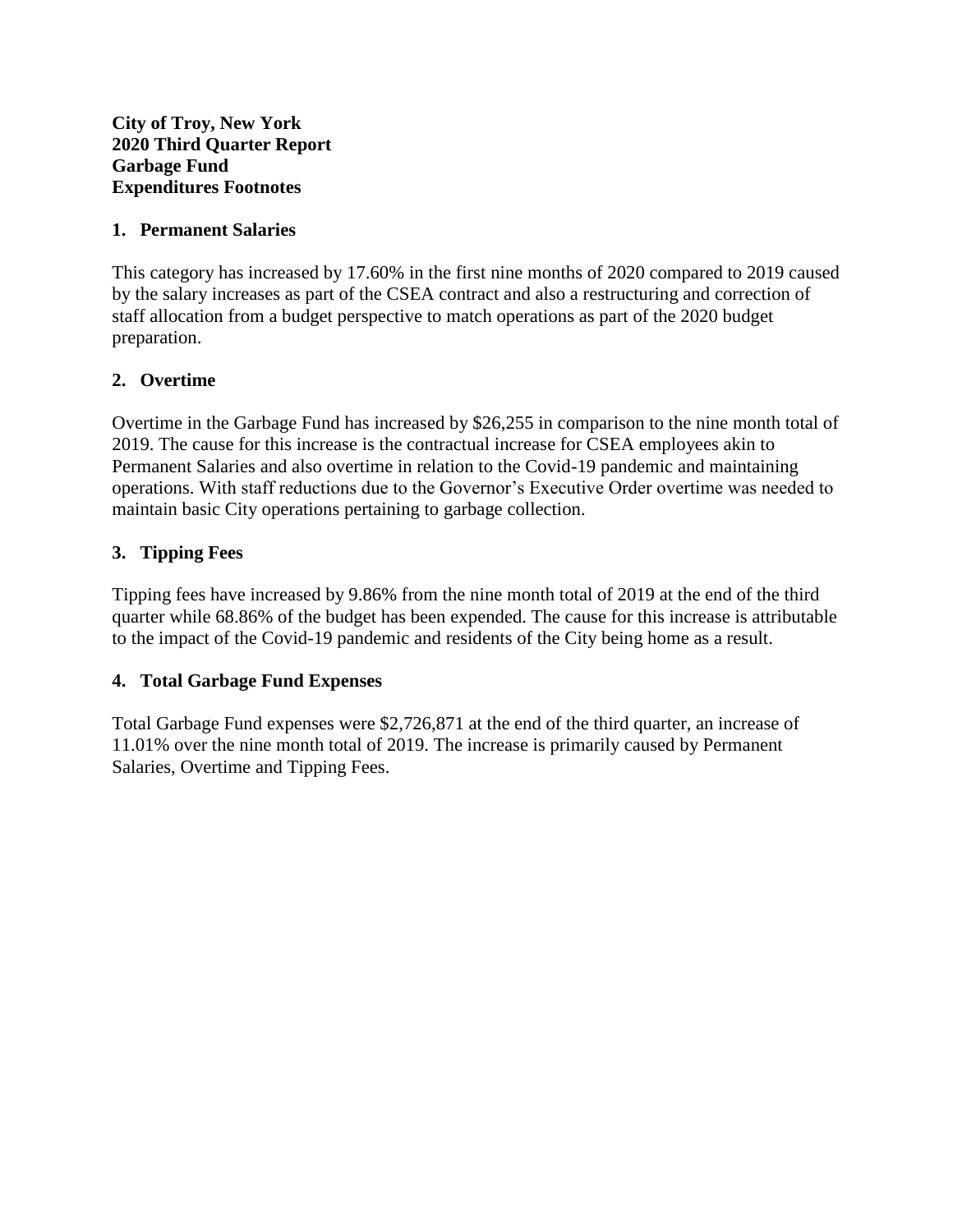**City of Troy, New York 2020 Third Quarter Report Garbage Fund Recap of Results**

| <b>Description</b> | 2020      | 2019      | <b>Difference</b> |
|--------------------|-----------|-----------|-------------------|
|                    |           |           |                   |
| Revenues           | 3,721,652 | 3,997,935 | (276, 283)        |
|                    |           |           |                   |
| Expenditures       | 2,726,871 | 2,456,513 | 270,358           |
| <b>Difference</b>  | 994,781   | 1,541,422 | (546, 641)        |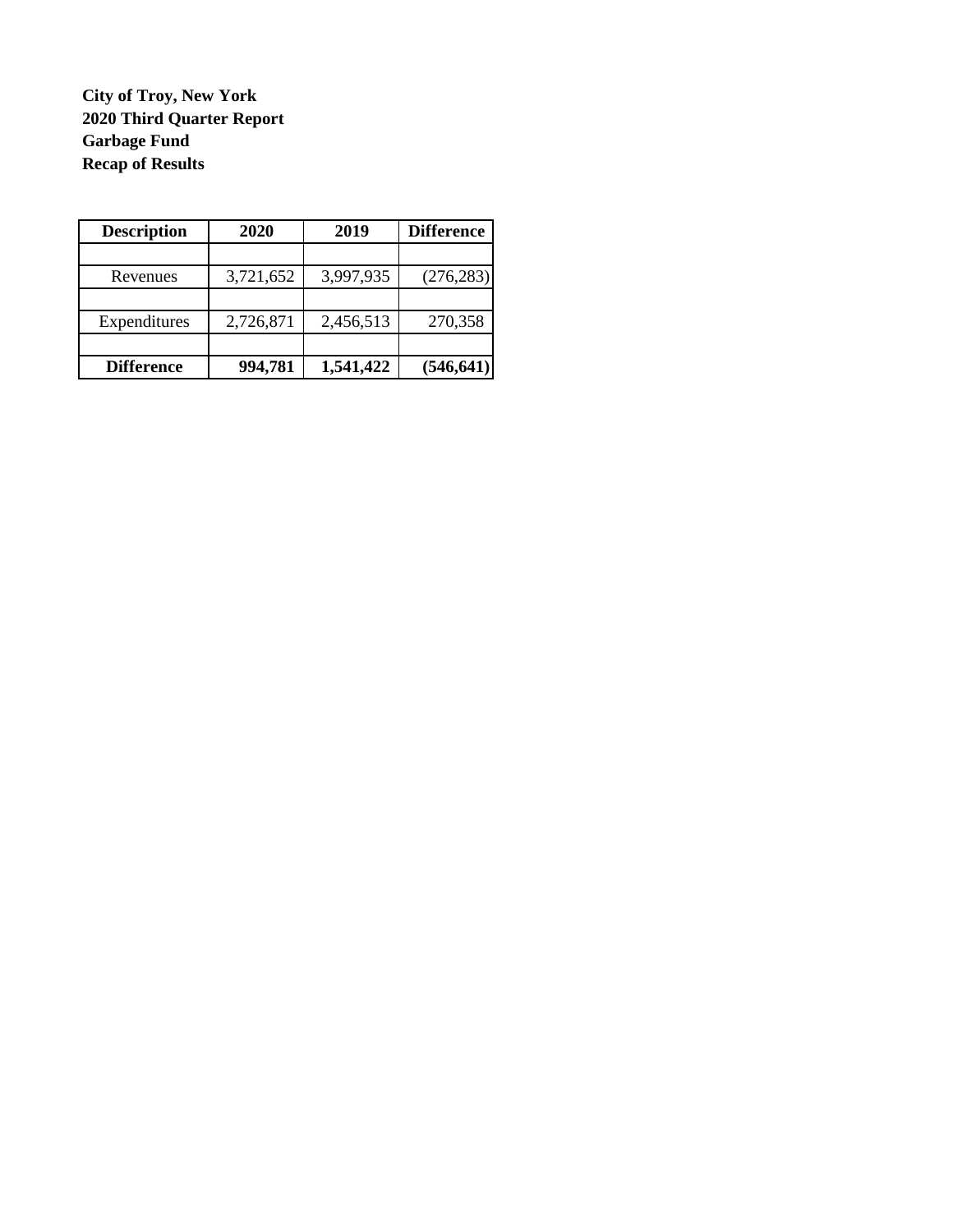## **City of Troy, New York 2020 Third Quarter Report Garbage Fund Recap**

The Garbage Fund is showing a surplus as of June 30, 2020 totaling \$994,781 at the end of the third quarter which is a decrease of \$546,000 from the nine month total of 2019.

Given the increases in revenues and decreases in revenues as outlined herein the City Comptroller's Office will continue to closely monitor the position of the Garbage Fund throughout the remainder of the fiscal year to forecast the financial condition of the fund at the end of the fiscal year.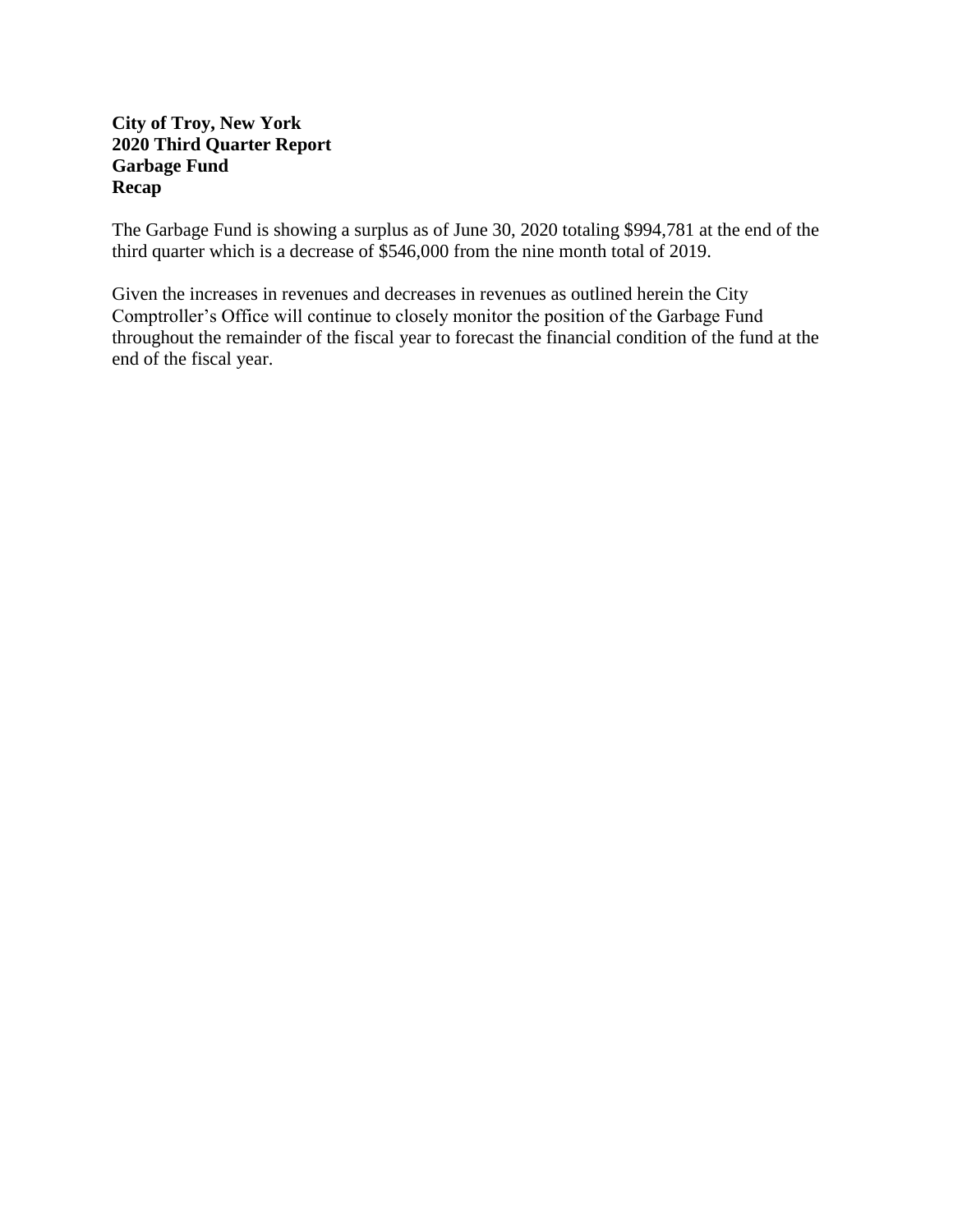### **City of Troy, New York Water Fund Revenues 2020 Third Quarter Report**

| Revenue                              | 06/30/2020 | 06/30/2019 | \$ Change  | % Change   | 2020 Actual | 2020 Budget | \$ Diff     | % Achieved | Footnote |
|--------------------------------------|------------|------------|------------|------------|-------------|-------------|-------------|------------|----------|
| <b>City Water Sales</b>              | 3,387,047  | 3,092,225  | 294,822    | 9.53%      | 3,387,047   | 4,600,000   | (1,212,953) | 73.63%     |          |
| <b>Outside Community Water Sales</b> | 3,626,206  | 3,910,360  | (284, 154) | $-7.27%$   | 3,626,206   | 7,590,000   | (3,963,794) | 47.78%     | ◢        |
| <b>Unmetered Sales</b>               | 133,405    | 115,972    | 17,433     | 15.03%     | 133,405     | 279,343     | (145,938)   | 47.76%     |          |
| Use Of Money & Property              | 230,922    | 212,848    | 18,073     | 8.49%      | 230,922     | 269,354     | (38, 432)   | 85.73%     |          |
| Permits                              | 3,850      | 10,760     | (6,910)    | $-64.22\%$ | 3,850       | 12,937      | (9,087)     | 29.76%     |          |
| Sale Of Property                     | 7,400      | 9,100      | (1,700)    | $-18.68%$  | 7,400       | 51,261      | (43, 861)   | 14.44%     |          |
| Miscellaneous                        | 94,564     | 94,406     | 158        | 0.17%      | 94,564      | 107,558     | (12,994)    | 87.92%     |          |
| <b>Interfund Revenues</b>            | 266,072    | 245,250    | 20,822     | 8.49%      | 266,072     | 380,393     | (114, 321)  | 69.95%     |          |
| <b>Appropriated Fund Balance</b>     |            |            |            |            |             | 1,405,000   | (1,405,000) | 0.00%      |          |
| <b>Total</b>                         | 7,749,466  | 7,690,921  | 58,545     | $0.76\%$   | 7,749,466   | 14,695,846  | (6,946,381) | 52.73%     |          |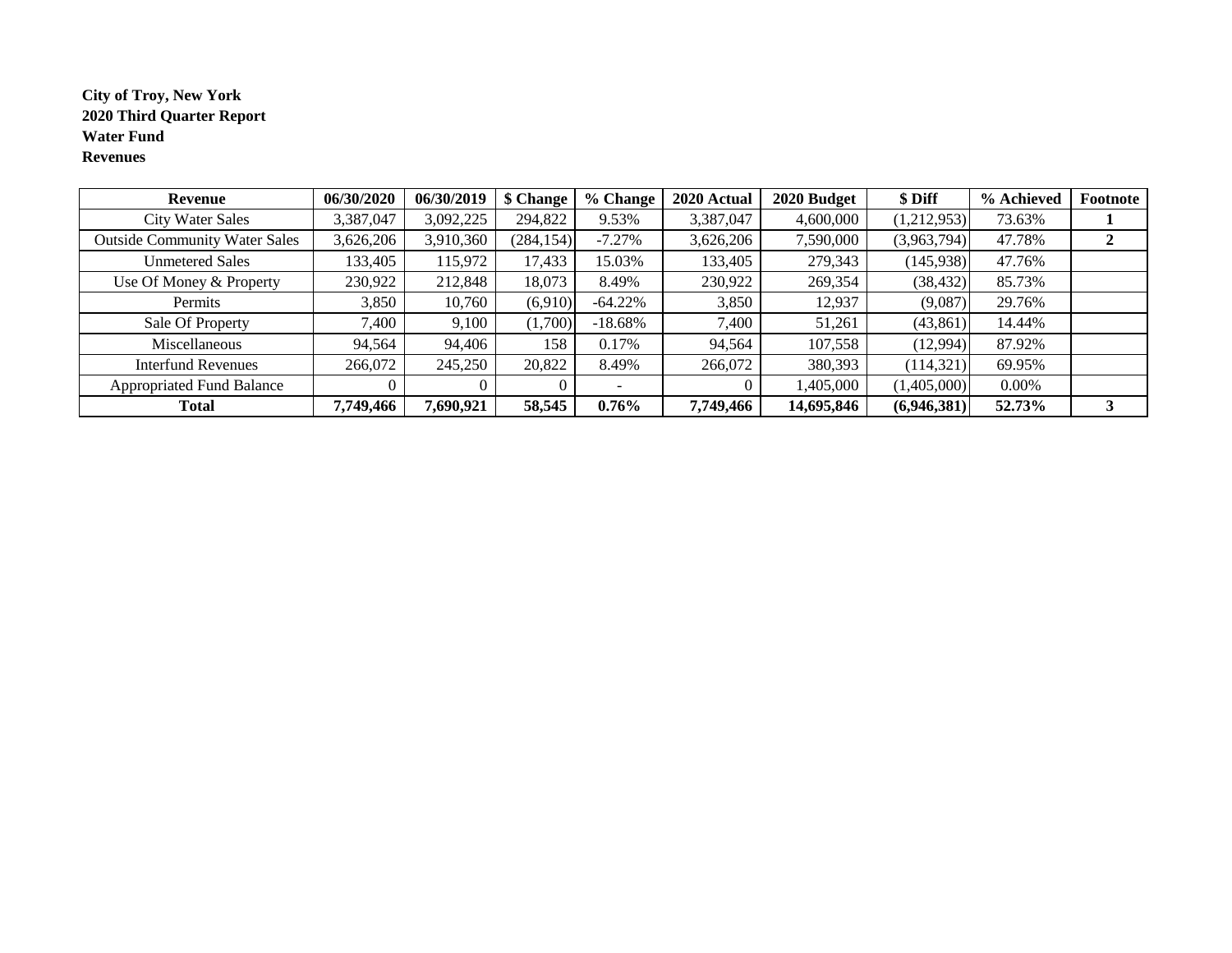### **1. City Water Sales**

City Water Sales have increased by 9.53% at the end of the 2020 third quarter. The City is ahead on the billing schedule than where it was at the end of the third quarter in 2019; however the increase in revenues is also caused by increased consumption. This was determined by looking at the prior year billings versus the total dollar increase year over year. It is believed that the increased consumption is due in large part to residents being home during the pandemic.

### **2. Outside Community Water Sales**

Outside Community Water Sales have decreased in 2020 by \$284,000 or 7.27% when compared to 2019. This has been caused by a decrease in revenues from Waterford and Halfmoon who are both taking water from other sources.

It is also important to note that a low percentage of the budget has been achieved (47.78%) because there are multiple communities who are billed twice per year with their second bill completed in the fourth quarter of the fiscal year.

## **3. Appropriated Fund Balance**

Annually the Water uses fund balance for the appropriation for the DPU capital plan which is what this represents.

### **4. Total Water Fund Revenues**

Total Water Fund revenues as of September 30, 2020 were \$7,749,466 which represents an increase of 0.76% from that of 2019. While the lost revenue from outside communities is impacting the Water Fund it is a positive sign that the revenues have stayed on par, and slightly ahead of 2019.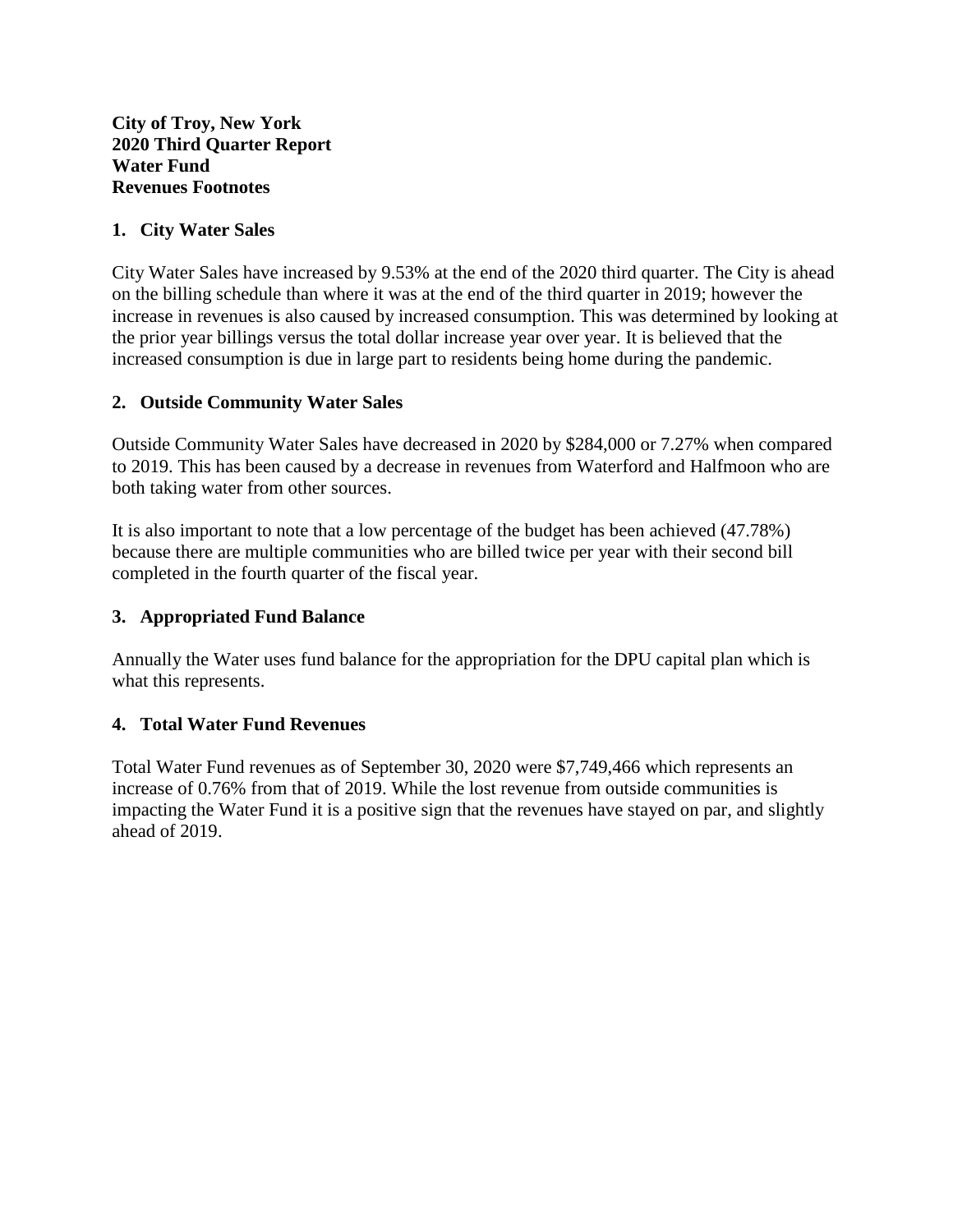#### **City of Troy, New York Water Fund Expenditures 2020 Third Quarter Report**

| <b>Expenditure</b>                   | 09/30/2020     | 09/30/2019   \$ Change |                | $\sqrt[9]{\frac{6}{5}}$ Change | 2020 Actual  | 2020 Budget | \$ Rem    | % Expended | $\bf Footnote$ |
|--------------------------------------|----------------|------------------------|----------------|--------------------------------|--------------|-------------|-----------|------------|----------------|
| <b>Code 1 - Salaries</b>             |                |                        |                |                                |              |             |           |            |                |
| <b>Permanent Salaries</b>            | 2,019,109      | 1,917,107              | 102,003        | 5.32%                          | 2,019,109    | 3,292,961   | 1,273,852 | 61.32%     | $\mathbf{1}$   |
| <b>Temporary Salaries</b>            | $\Omega$       | $\overline{0}$         | $\overline{0}$ | $\frac{1}{2}$                  | $\Omega$     | 5,000       | 5,000     | 0.00%      |                |
| Overtime                             | 112,321        | 116,159                | (3,837)        | $-3.30%$                       | 112,321      | 204,500     | 92,179    | 54.92%     |                |
| Misc Other                           | 24,052         | 11,971                 | 12,081         | 100.91%                        | 24,052       | 80,732      | 56,680    | 29.79%     |                |
| <b>Total Code 1</b>                  | 2,155,483      | 2,045,237              | 110,246        | 5.39%                          | 2,155,483    | 3,583,193   | 1,427,710 | 60.16%     |                |
|                                      |                |                        |                |                                |              |             |           |            |                |
| Code 2 - Equipment                   | 40,983         | 11,815                 | 29,168         | 246.86%                        | 40,983       | 56,800      | 15,817    | 72.15%     | $\overline{2}$ |
|                                      |                |                        |                |                                |              |             |           |            |                |
| Code 3 - Materials & Supplies        | 992,660        | 1,002,359              | (9,699)        | $-0.97%$                       | 992,660      | 1,920,905   | 928,245   | 51.68%     |                |
|                                      |                |                        |                |                                |              |             |           |            |                |
| <b>Code 4 - Contractual Services</b> |                |                        |                |                                |              |             |           |            |                |
| Utilities                            | 166,399        | 207,508                | (41, 110)      | $-19.81%$                      | 166,399      | 366,265     | 199,866   | 45.43%     |                |
| Postage                              | 28,510         | 20,736                 | 7,774          | 37.49%                         | 28,510       | 31,500      | 2,990     | 90.51%     |                |
| Printing & Advertising               | 2,696          | 3,850                  | (1, 153)       | $-29.96%$                      | 2,696        | 6,500       | 3,804     | 41.48%     |                |
| Repairs & Rentals                    | 25,991         | 20,273                 | 5,718          | 28.20%                         | 25,991       | 77,000      | 51,009    | 33.75%     |                |
| Insurance                            | 80,902         | 66,100                 | 14,802         | 22.39%                         | 80,902       | 87,491      | 6,589     | 92.47%     |                |
| Dues                                 | $\Omega$       | 3,695                  | (3,695)        | $-100.00\%$                    | $\Omega$     | 5,000       | 5,000     | 0.00%      |                |
| <b>Consultant Services</b>           | 86,595         | 78,579                 | 8,016          | 10.20%                         | 86,595       | 183,979     | 97,384    | 47.07%     |                |
| Training                             | 1,425          | 3,350                  | (1,925)        | $-57.46%$                      | 1,425        | 10,100      | 8,675     | 14.11%     |                |
| Travel                               | $\overline{0}$ | 296                    | (296)          | $-100.00\%$                    | $\mathbf{0}$ | 1,000       | 1,000     | 0.00%      |                |
| Contingency                          | $\Omega$       | $\overline{0}$         | $\overline{0}$ | $\blacksquare$                 | $\Omega$     | 822         | 822       | 0.00%      |                |
| Uniforms                             | 28,854         | 26,152                 | 2,701          | 10.33%                         | 28,854       | 40,000      | 11,146    | 72.13%     |                |
| Misc Other                           | 1,808,766      | 1,804,073              | 4,693          | 0.26%                          | 1,808,766    | 4,502,209   | 2,693,443 | 40.18%     |                |
| <b>Total Code 4</b>                  | 2,230,137      | 2,234,613              | (4, 476)       | $-0.20%$                       | 2,230,137    | 5,311,866   | 3,081,729 | 41.98%     |                |
|                                      |                |                        |                |                                |              |             |           |            |                |
| Code 6/7 - Debt Service              | 429,488        | 462,229                | (32,741)       | $-7.08%$                       | 429,488      | 656,917     | 227,429   | 65.38%     | 3              |
|                                      |                |                        |                |                                |              |             |           |            |                |
| Code 8 - Benefits                    |                |                        |                |                                |              |             |           |            |                |
| Pension                              | 124,132        | 143,671                | (19, 539)      | $-13.60%$                      | 124,132      | 533,949     | 409,817   | 23.25%     |                |
| <b>Health Insurance</b>              | 573,248        | 669,962                | (96, 713)      | $-14.44%$                      | 573,248      | 917,378     | 344,130   | 62.49%     |                |
| Dental Insurance                     | 25,428         | 33,532                 | (8,104)        | $-24.17%$                      | 25,428       | 48,992      | 23,564    | 51.90%     |                |
| Social Security                      | 157,775        | 149,545                | 8,230          | 5.50%                          | 157,775      | 274,825     | 117,050   | 57.41%     |                |
| Workers' Compensation                | 44,538         | 65,436                 | (20, 898)      | $-31.94%$                      | 44,538       | 50,000      | 5,462     | 89.08%     |                |
| <b>Total Code 8</b>                  | 925,121        | 1,062,146              | (137, 025)     | $-12.90\%$                     | 925,121      | 1,825,144   | 900,023   | 50.69%     |                |
|                                      |                |                        |                |                                |              |             |           |            |                |
| <b>Code 9 - Interfund Transfers</b>  | $\bf{0}$       | $\bf{0}$               | $\bf{0}$       | $\blacksquare$                 | $\bf{0}$     | 1,405,000   | 1,405,000 | $0.00\%$   |                |
| <b>Grand Total</b>                   | 6,773,872      | 6,818,399              | (44, 528)      | $-0.65%$                       | 6,773,872    | 14,759,825  | 7,985,954 | 45.89%     | 4              |
|                                      |                |                        |                |                                |              |             |           |            |                |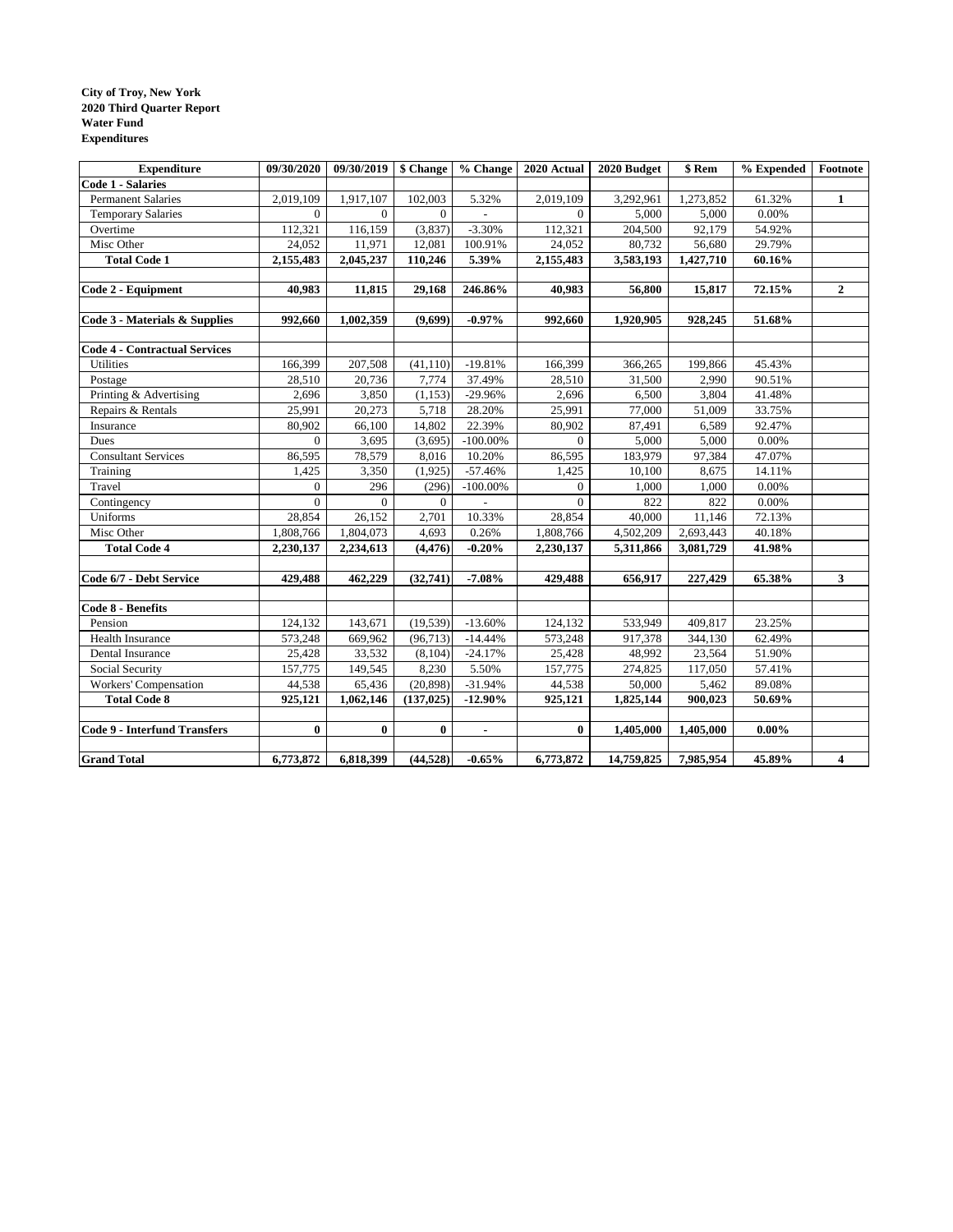**City of Troy, New York 2020 Third Quarter Report Water Fund Expenses Footnotes**

### **1. Permanent Salaries**

While there is an increase from 2019 to 2020 in this category due to a CSEA contractual increase there is a low budgetary amount expended due to the number of vacancies within the fund as a whole.

## **2. Equipment**

The increase in this category was for the purchase of water meters.

# **3. Debt Service**

The increase in debt service costs relates to the debt payment made in the first quarter of 2020 for the serial bond issued in 2019 for the water line replacement project in Lansingburgh. This debt has been converted to long-term with EFC.

## **4. Total Water Fund Expenses**

There has been a minimal decrease in Water Fund Expenses through the end of the third quarter which amounts to 0.65%. When looking at the total budget expended to date, the low amount expended is due to the surplus transfer budgeted to the General Fund. The amount, if done at all, will be determined at the end of the 2020 fiscal year as part of the year-end reconciliation.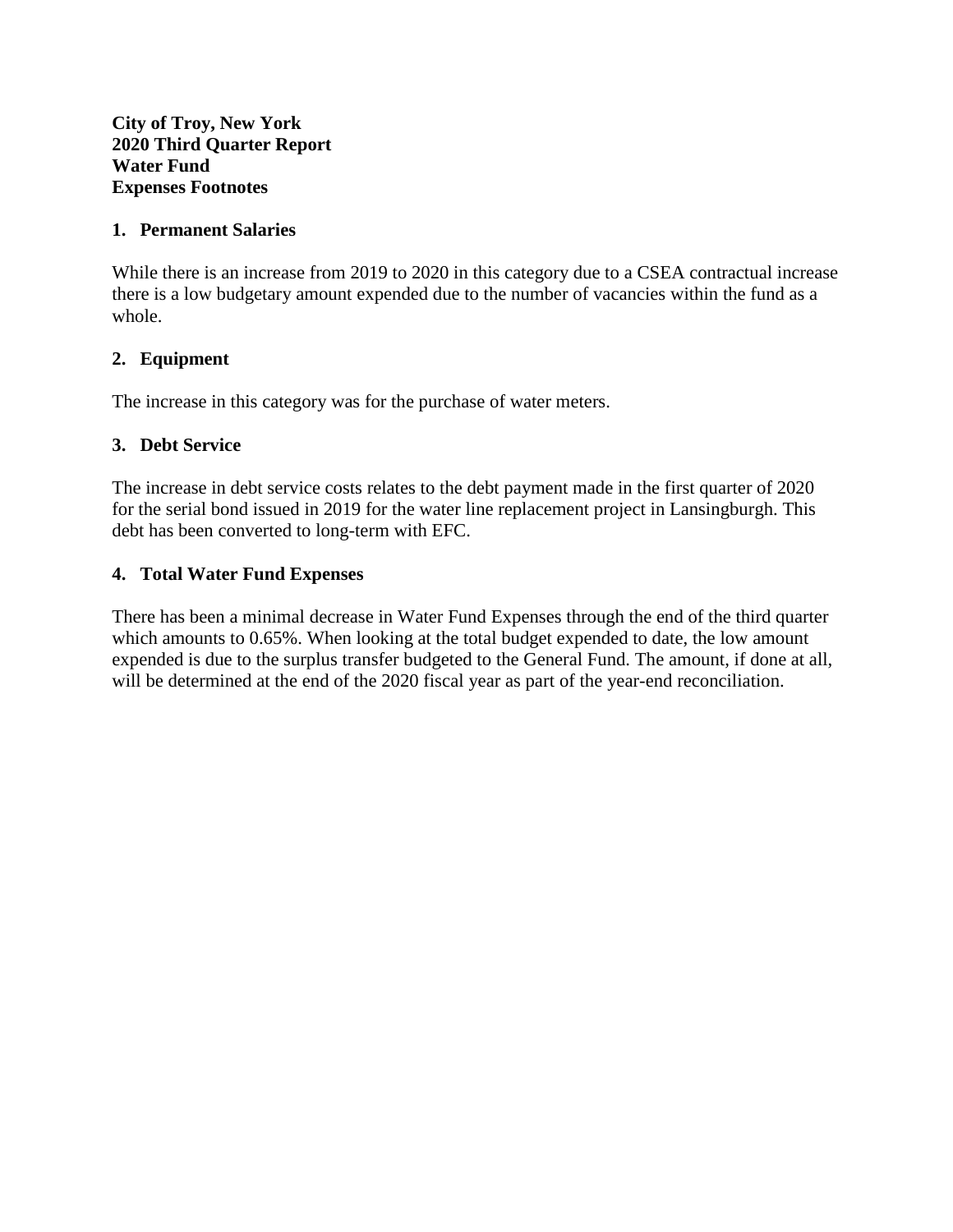**City of Troy, New York 2020 Third Quarter Report Water Fund Recap of Results**

| <b>Description</b> | 2020      | 2019      | <b>Difference</b> |  |  |
|--------------------|-----------|-----------|-------------------|--|--|
|                    |           |           |                   |  |  |
| Revenues           | 7,749,466 | 7,690,921 | 58,545            |  |  |
|                    |           |           |                   |  |  |
| Expenditures       | 6,773,872 | 6,818,399 | (44, 528)         |  |  |
| <b>Difference</b>  | 975,594   | 872,522   | 103,072           |  |  |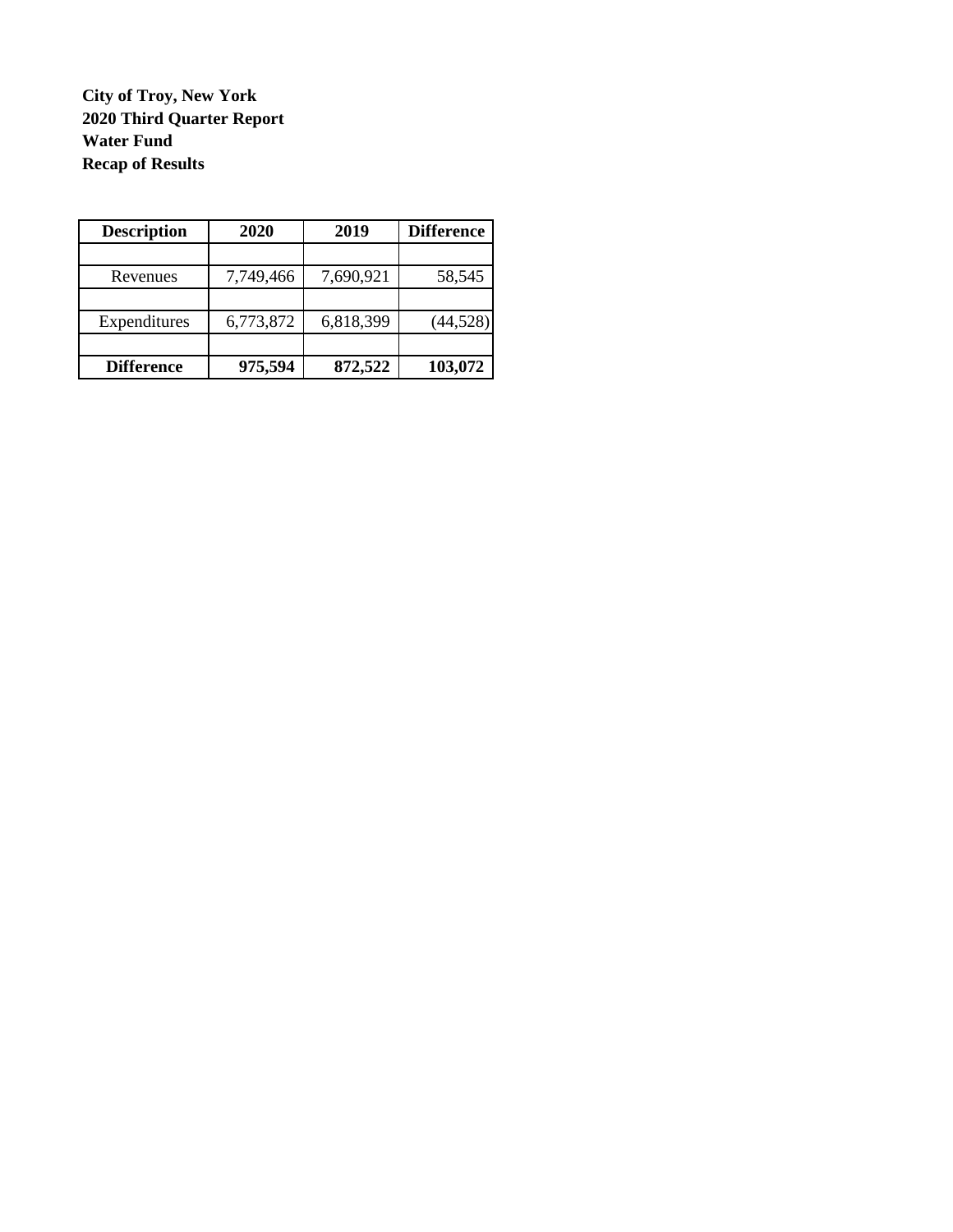## **City of Troy, New York 2020 Third Quarter Report Water Fund Recap**

There is a surplus in the Water Fund through the first six months of 2020 amounting to over \$975,000 which is an increase of over \$103,000 from the nine month total of 2019.

Given the results and the comparability to the third quarter results of 2019 it is reasonable to assume that the Water Fund will have a surplus at the end of the year barring any unforeseen significant events. What the surplus will amount to be is also dependent upon the amount, if any, of the surplus that is transferred to the General Fund.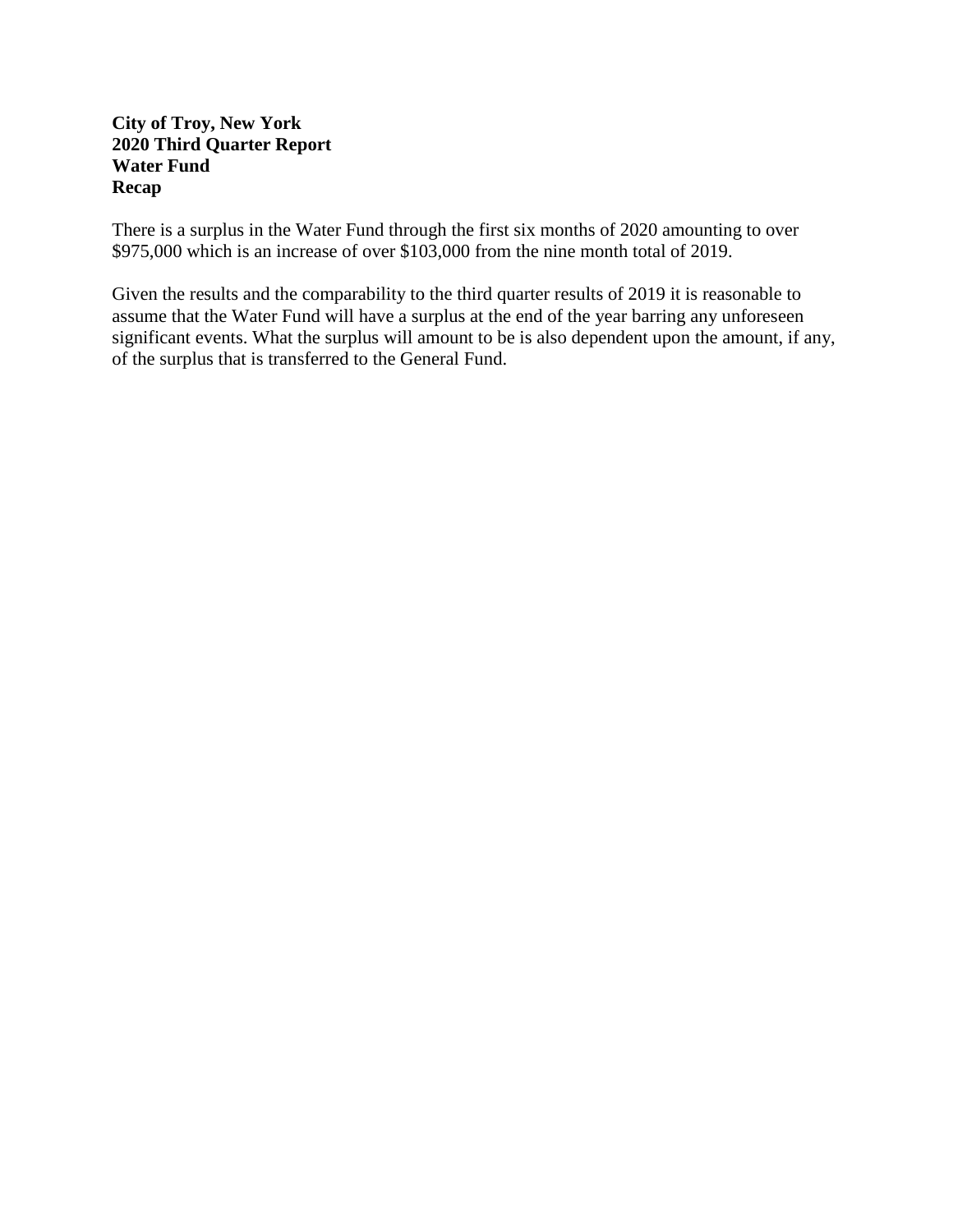### **City of Troy, New York 2020 Third Quarter Report Sewer Fund Revenues**

| Revenue                 | 09/30/2020 | 09/30/2019 | \$ Change  | $%$ Change | 2020 Actual | 2020 Budget | \$ Diff       | % Achieved | Footnote |
|-------------------------|------------|------------|------------|------------|-------------|-------------|---------------|------------|----------|
| <b>Sewer Rents</b>      | 3,411,548  | 3,071,713  | 339,835    | 1.06%      | 3,411,548   | 4,600,000   | (1, 188, 452) | 74.16%     |          |
| <b>Sewer Charges</b>    | 103,462    | 263,694    | (160, 232) | $-60.76\%$ | 103,462     | 315,000     | (211, 538)    | 32.85%     |          |
| Use Of Money & Property | 2,981      | 7,152      | (4,172)    | $-58.33\%$ | 2,981       | 500         | 2,481         | 596.11%    |          |
| <b>Miscellaneous</b>    | 22,252     | 22,483     | (231)      | $-1.03\%$  | 22,252      | 30,352      | (8,100)       | 73.31%     |          |
| <b>Total</b>            | 3,540,243  | 3,365,042  | 175,201    | 5.21%      | 3,540,243   | 4,945,852   | (1,405,609)   | 71.58%     |          |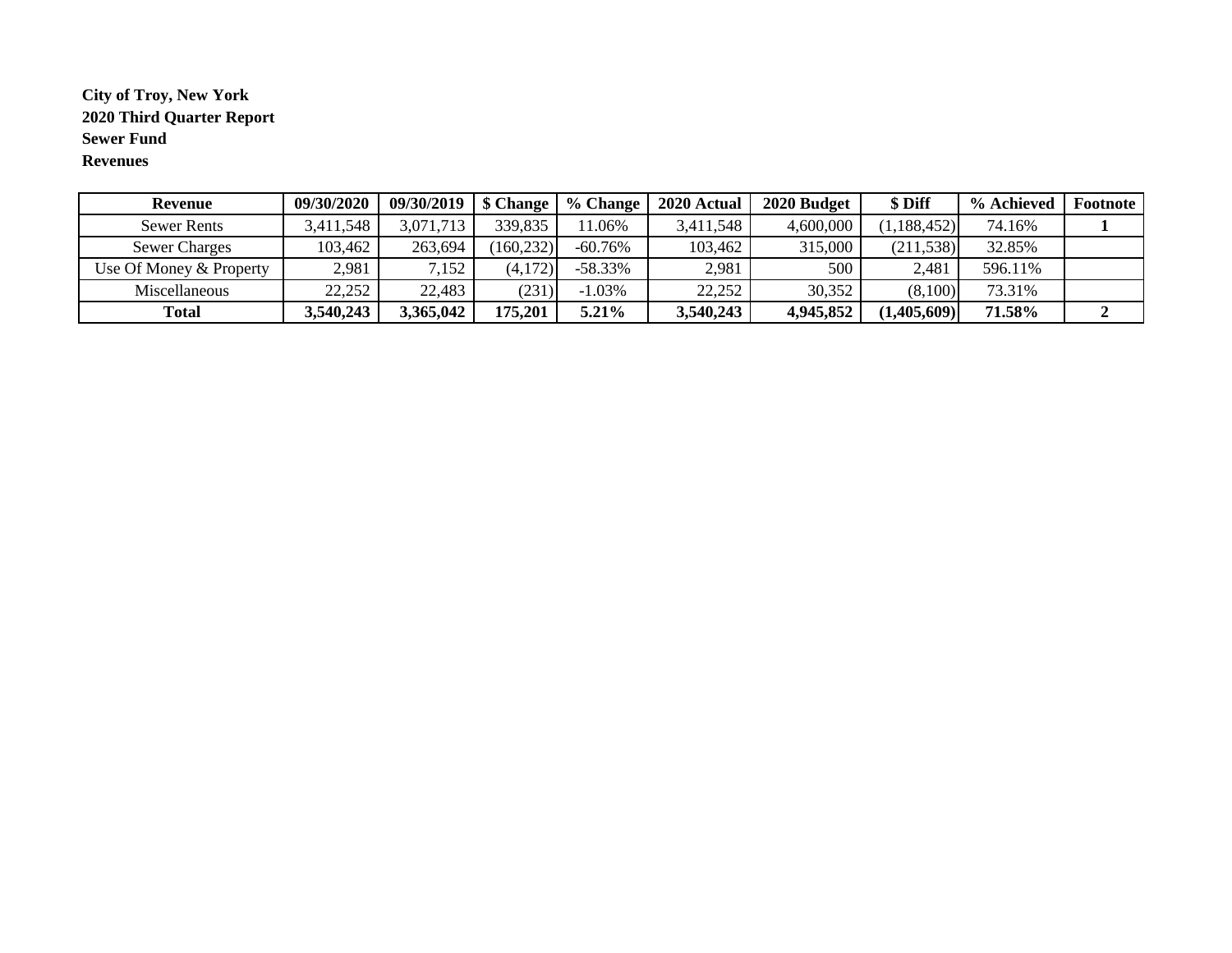### **City of Troy, New York 2020 Third Quarter Report Sewer Fund Revenues Footnotes**

### **1. Sewer Rents**

Due to the City sewer rate equaling 100% of the City water rate, the revenues within this category agree to the increase from 2019 to 2020 due to increased consumption.

## **2. Total Sewer Fund Revenues**

Due to the increase in Sewer Rents for the first nine months total revenues in the Sewer Fund have increased by 5.21% when compared to the nine month result of 2019.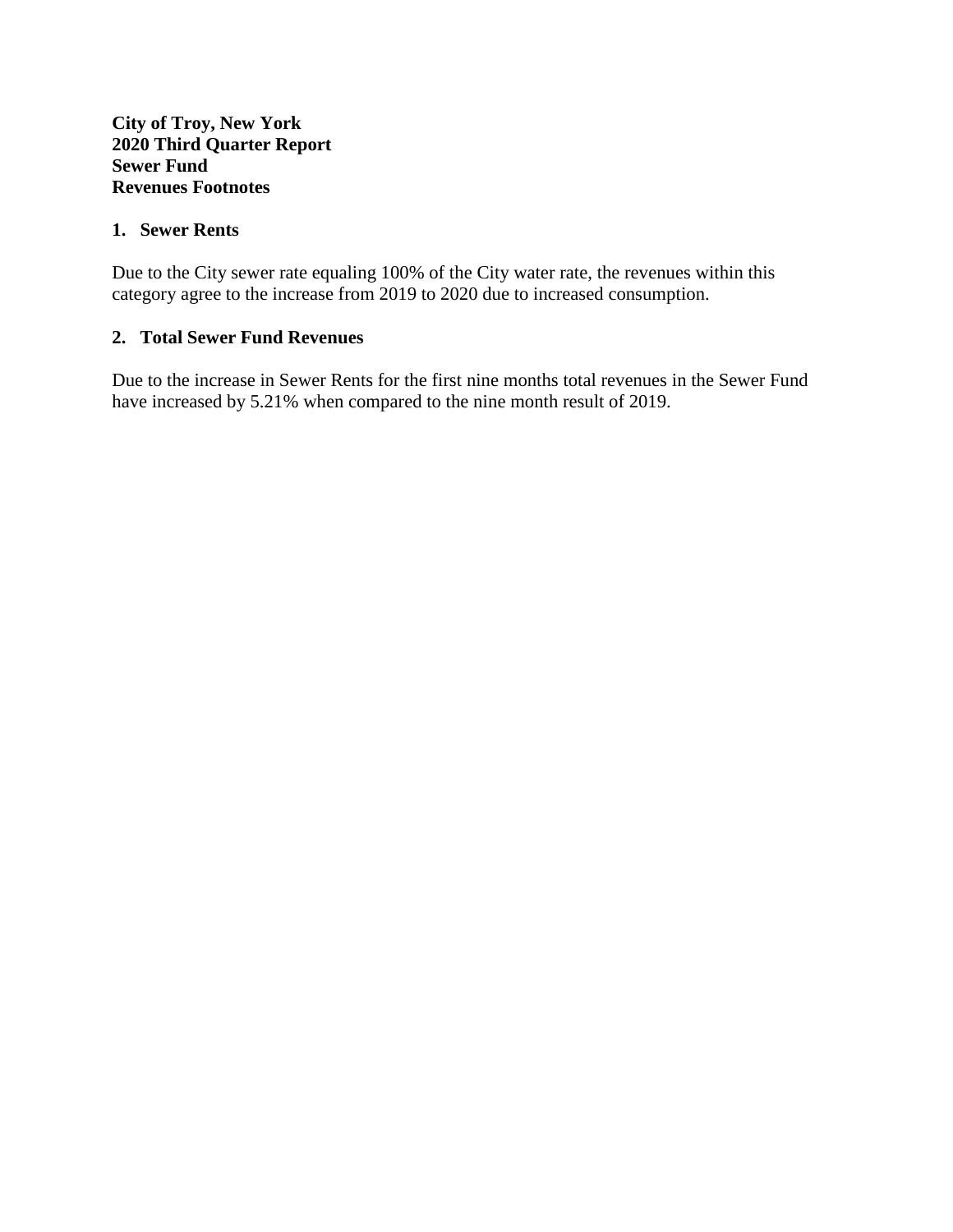#### **City of Troy, New York 2020 Third Quarter Report Sewer Fund Expenditures**

| <b>Expenditure</b>                   | 06/30/2020 | $06/30/2019$ \$ Change |              | % Change       | 2020 Actual | 2020 Budget | \$ Rem    | % Expended | Footnote     |
|--------------------------------------|------------|------------------------|--------------|----------------|-------------|-------------|-----------|------------|--------------|
| <b>Code 1 - Salaries</b>             |            |                        |              |                |             |             |           |            |              |
| <b>Permanent Salaries</b>            | 511,285    | 441,895                | 69,391       | 15.70%         | 511,285     | 844,893     | 333,608   | 60.51%     |              |
| <b>Temporary Salaries</b>            | 15,311     | 20,477                 | (5,166)      | $-25.23%$      | 15,311      | 25,000      | 9,689     | 61.24%     |              |
| Overtime                             | 45,653     | 66,876                 | (21, 223)    | $-31.74%$      | 45,653      | 90,000      | 44,347    | 50.73%     |              |
| Misc. Other                          | 7,400      | 167                    | 7,233        | 4339.89%       | 7,400       | 12,200      | 4,800     | 60.66%     |              |
| <b>Total Code 1</b>                  | 579,649    | 529,414                | 50,235       | 9.49%          | 579,649     | 972,093     | 392,444   | 59.63%     |              |
|                                      |            |                        |              |                |             |             |           |            |              |
| Code 2 - Equipment                   | $\bf{0}$   | 32,130                 | (32, 130)    | $-100.00\%$    | $\bf{0}$    | 10,000      | 10,000    | $0.00\%$   |              |
|                                      |            |                        |              |                |             |             |           |            |              |
| Code 3 - Materials & Supplies        | 138,253    | 161,961                | (23,708)     | $-14.64%$      | 138,253     | 282,500     | 144,247   | 48.94%     |              |
|                                      |            |                        |              |                |             |             |           |            |              |
| <b>Code 4 - Contractual Services</b> |            |                        |              |                |             |             |           |            |              |
| <b>Utilities</b>                     | 5,139      | 6,796                  | (1,657)      | $-24.39%$      | 5,139       | 10,900      | 5,761     | 47.14%     |              |
| Repairs & Rentals                    | 34,800     | 16,273                 | 18,527       | 113.85%        | 34,800      | 45,000      | 10,200    | 77.33%     |              |
| Insurance                            | 20,225     | 16,525                 | 3,700        | 22.39%         | 20,225      | 17,000      | (3,225)   | 118.97%    |              |
| <b>Consultant Services</b>           | 252,385    | 36,488                 | 215,898      | 591.70%        | 252,385     | 477,100     | 224,715   | 52.90%     | 1            |
| Training                             | $\Omega$   | $\Omega$               | $\Omega$     |                | $\Omega$    | 5,000       | 5,000     | 0.00%      |              |
| Uniforms                             | 3,398      | 3,118                  | 280          | 8.97%          | 3,398       | 10,000      | 6,602     | 33.98%     |              |
| Due To Other Funds                   | 359,407    | 359,407                | $\mathbf{0}$ | 0.00%          | 359,407     | 479,332     | 119,925   | 74.98%     |              |
| <b>Total Code 4</b>                  | 675,354    | 438,607                | 236,747      | 53.98%         | 675,354     | 1,044,332   | 368,978   | 64.67%     |              |
|                                      |            |                        |              |                |             |             |           |            |              |
| Code 6/7 - Debt Service              | 74,234     | 73,487                 | 747          | ٠              | 74,234      | 74,989      | 755       | 98.99%     |              |
| Code 8 - Benefits                    |            |                        |              |                |             |             |           |            |              |
| Pension                              | 30,777     | 38,637                 | (7,860)      | $-20.34%$      | 30,777      | 141,751     | 110,974   | 21.71%     |              |
| <b>Health Insurance</b>              | 120,996    | 162,689                | (41, 693)    | $-25.63%$      | 120,996     | 193,632     | 72,636    | 62.49%     |              |
| Dental Insurance                     | 5,319      | 7,826                  | (2,507)      | $-32.03%$      | 5,319       | 10,248      | 4,929     | 51.90%     |              |
| Social Security                      | 42,700     | 38,820                 | 3,880        | 10.00%         | 42,700      | 74,365      | 31,665    | 57.42%     |              |
| Worker's Compensation                | 37,725     | 39,105                 | (1,380)      | $-3.53%$       | 37,725      | 45,000      | 7,275     | 83.83%     |              |
| <b>Total Code 8</b>                  | 237,516    | 287,077                | (49, 560)    | $-17.26%$      | 237,516     | 464,996     | 227,480   | 51.08%     |              |
|                                      |            |                        |              |                |             |             |           |            |              |
| <b>Code 9 - Interfund Transfers</b>  | $\bf{0}$   | $\bf{0}$               | $\bf{0}$     | $\blacksquare$ | $\bf{0}$    | 2,284,742   | 2,284,742 | $0.00\%$   | $\mathbf{2}$ |
| <b>Grand Total</b>                   | 1,705,007  | 1,522,676              | 182,331      | 11.97%         | 1,705,007   | 5,133,652   | 3,428,645 | 33.21%     | $\mathbf{3}$ |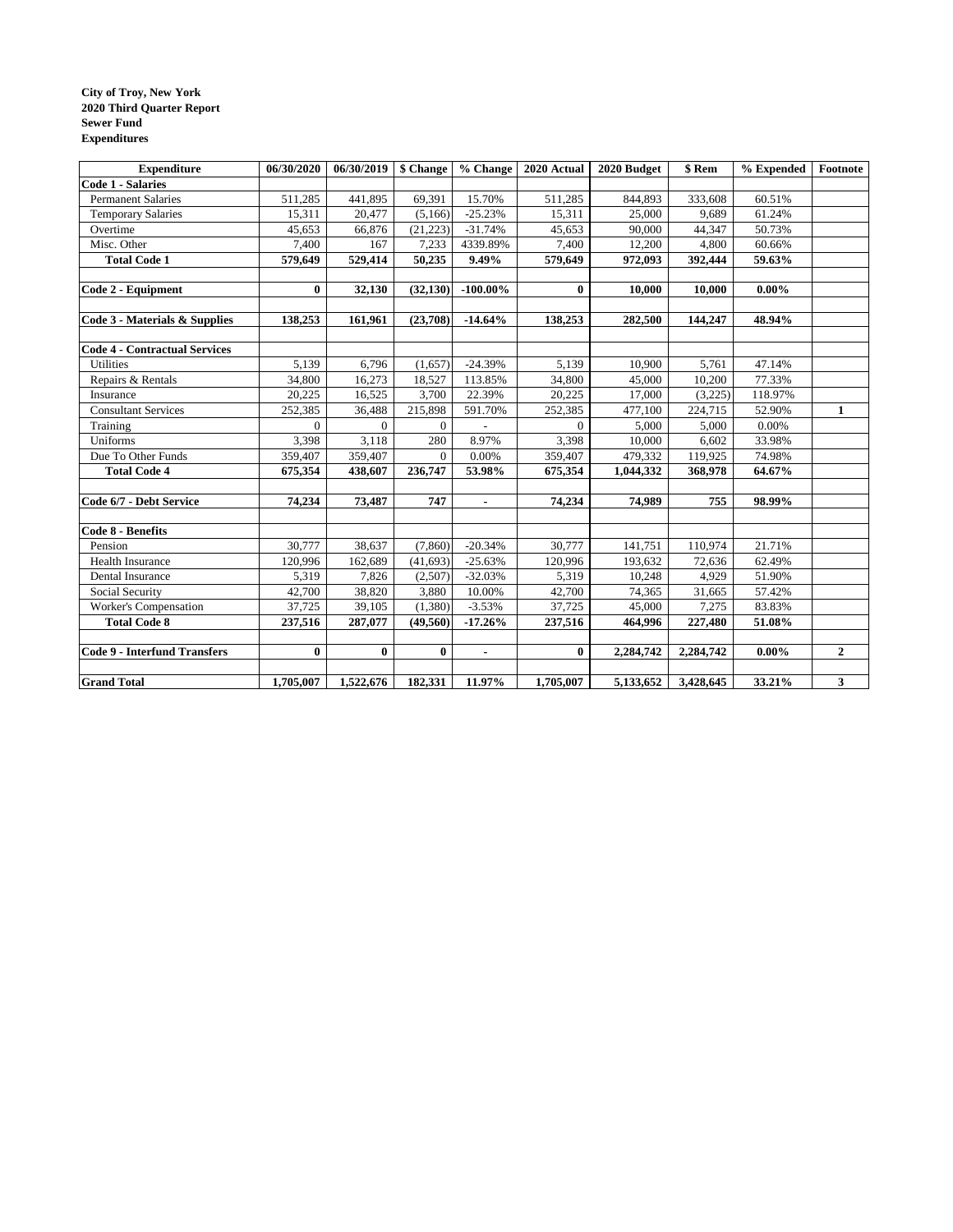### **1. Consultant Services**

The 2020 expense in this category totaling \$252,385 is caused primarily by the work to the Campbell Avenue Sewer Line in the second quarter.

It is anticipated that the costs related to the sinkhole on King Street will be paid out of this account in the fourth quarter of the current fiscal year.

## **2. Interfund Transfers**

This represents the annual transfer to the Capital Projects Fund for the CSO Project. The actual amount transferred is done as part of the City's year-end reconciliation.

### **3. Total Sewer Fund Expenses**

Expenditures in the Sewer Fund increased by 11.97% from 2019 to 2020 due entirely to the onetime expense for the repairs made to the sewer line on Campbell Avenue as referenced above.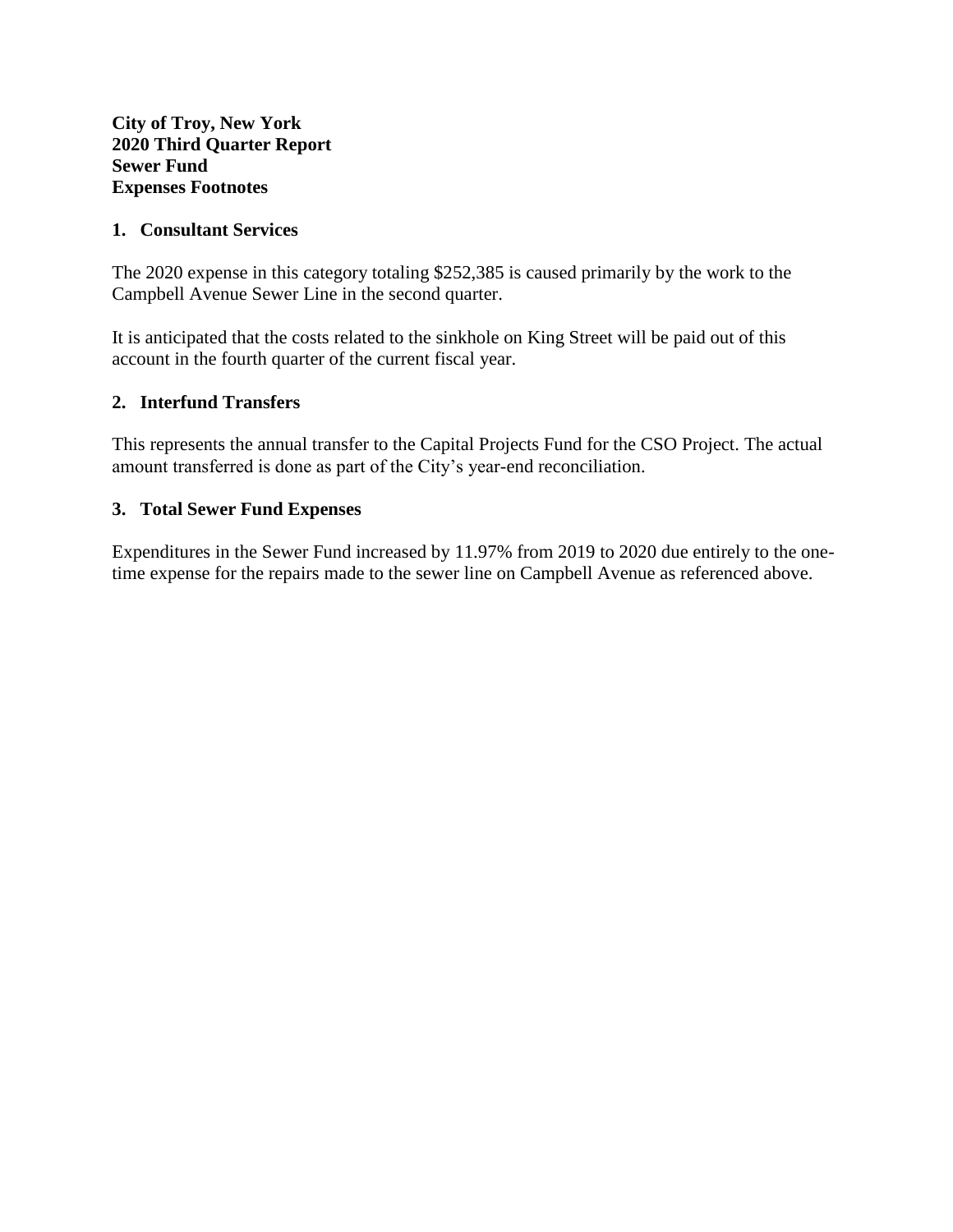**City of Troy, New York Sewer Fund Recap of Results 2020 Third Quarter Report**

| <b>Description</b> | 2020      | 2019      | <b>Difference</b> |
|--------------------|-----------|-----------|-------------------|
|                    |           |           |                   |
| Revenues           | 3,540,243 | 3,365,042 | 175,201           |
|                    |           |           |                   |
| Expenditures       | 1,705,007 | 1,522,676 | 182,331           |
|                    |           |           |                   |
| <b>Difference</b>  | 1,835,236 | 1,842,366 | (7, 130)          |